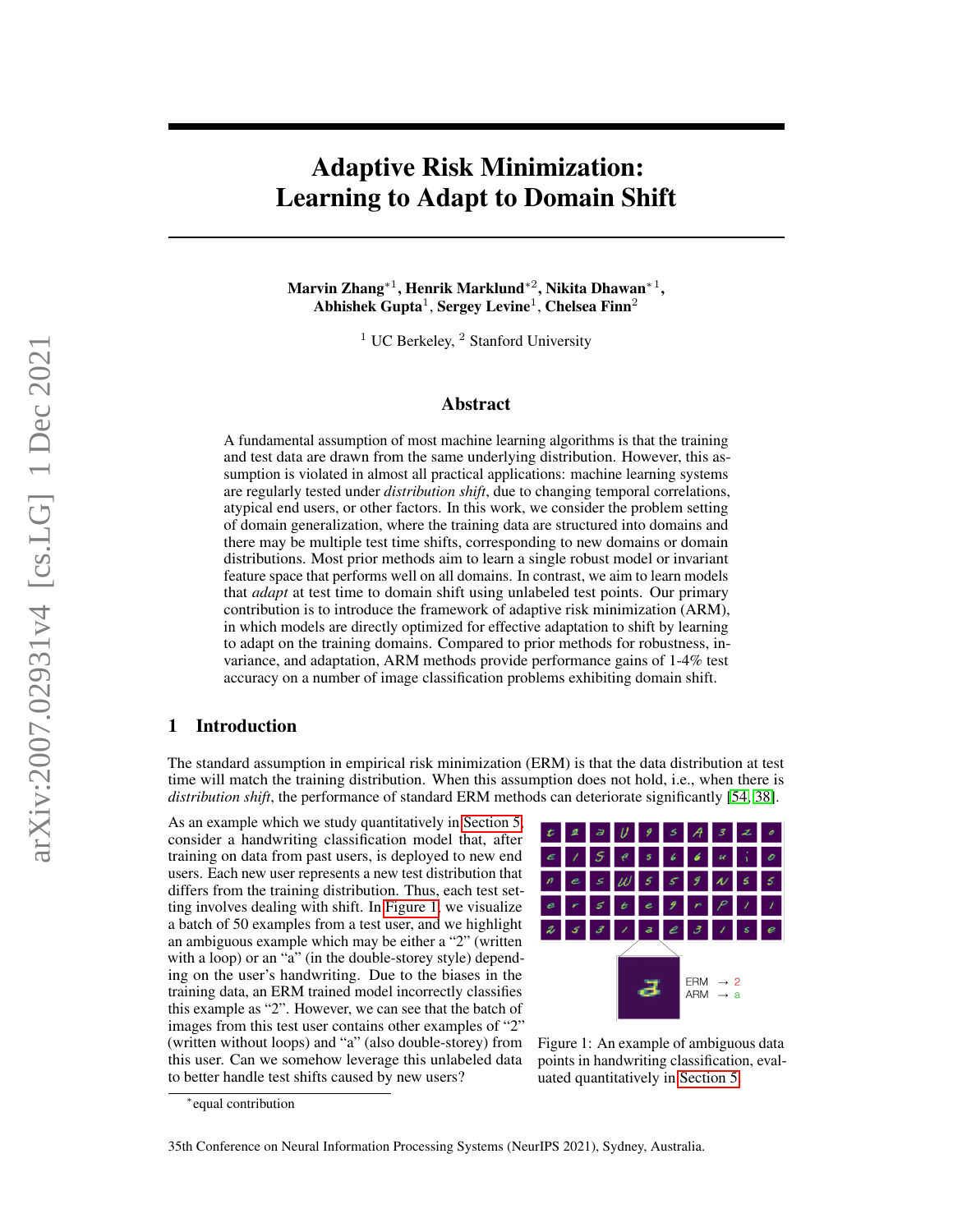Any framework that aims to address this question must use additional assumptions beyond the ERM setting, and many such frameworks have been proposed [\[54\]](#page-12-0). One commonly used assumption within several frameworks, such as domain generalization [\[7,](#page-10-0) [23\]](#page-11-0), is that the training data are provided in *domains* and distributions at test time will represent new domains. The example above neatly fits this description if we equate users with domains – we would be assuming that the training data are organized by users and that the model will be tested separately on new users, and these are reasonable assumptions. Constructing training domains in practice is generally accomplished by using meta-data, which exists for many commonly used datasets. Thus, this domain assumption is applicable for a wide range of realistic distribution shift problems (see, e.g., Koh et al. [\[35\]](#page-11-1)).

However, prior benchmarks for domain generalization and similar settings typically center around *invariances* – i.e., in these benchmarks, there is a consistent input-output relationship across all domains, and the goal is to learn this relationship while ignoring the spurious correlations within the domains (see, e.g., Gulrajani and Lopez-Paz [\[23\]](#page-11-0)). Thus, prior methods aim for generalization to shifts by discovering this relationship, through techniques such as robust optimization and learning an invariant feature space [\[41,](#page-12-2) [3,](#page-10-1) [60\]](#page-13-0). These methods are appealing in that they make minimal assumptions about the information provided at test time  $-$  in particular, they do not require test labels, and the learned model can be immediately applied to predict on a single point. Nevertheless, these methods also have limitations, such as in dealing with problems where the input-output relationship varies across domains, e.g., the handwriting classification example above.

In this paper, we instead focus on methods that aim to *adapt* at test time to domain shift. To do so, we study problems in which it is both feasible and helpful (and perhaps even necessary) to assume access to a batch or stream of inputs at test time. Leveraging this test assumption does not require labels for any test data and is feasible in many practical setups. For example, for handwriting classification, we do not access only single handwritten characters from an end user, but rather collections of characters such as sentences or paragraphs. Unlabeled adaptation has been shown empirically to be useful for distribution shift problems [\[69,](#page-13-1) [63,](#page-13-2) [75\]](#page-14-0), such as for dealing with image corruptions [\[25\]](#page-11-2). Taking inspiration from these findings, we propose and evaluate on a number of problems, detailed in [Section 5,](#page-6-0) for which adaptation is beneficial in dealing with domain shift.

Our main contribution is to introduce the framework of adaptive risk minimization (ARM), which proposes the following objective: optimize the model such that it can maximally leverage the unlabeled adaptation phase to handle domain shift. To do so, we instantiate a set of methods that, given a set of training domains, *meta-learns* a model that is adaptable to these domains. These methods are straightforward extensions of existing meta-learning approaches, thereby demonstrating that tools from the meta-learning toolkit can be readily adapted to tackle domain shift. Our experiments in [Section 5](#page-6-0) test on several image classification problems, derived from benchmarks for federated learning [\[9\]](#page-10-2) and image classifier robustness [\[25\]](#page-11-2), in which training and test domains share structure that can be leveraged for improved performance. These testbeds are also a contribution of our work, as we believe these problems can supplement existing benchmarks which, almost exclusively, are designed with invariance in mind [\[3,](#page-10-1) [53,](#page-12-3) [23\]](#page-11-0). We also evaluate on the WILDS suite of distribution shift problems [\[35\]](#page-11-1), which have been curated to faithfully represent important real world problems. Empirically, we demonstrate that the proposed ARM methods, by leveraging meta-training and test time adaptation, are often able to outperform prior state-of-the-art methods by 1-4% test accuracy.

# <span id="page-1-0"></span>2 Related Work

A number of prior works have studied distribution shift in various forms [\[54\]](#page-12-0). In this section, we review prior work in domain generalization, group robustness, meta-learning, and adaptation.

Invariance and robustness to domains. As discussed above, a number of frameworks leverage training domains to address test time shift. The terminology in prior work is scattered and, depending on the application, includes terms such as "groups", "datasets", "subpopulations", and "users"; in this work, we adopt the term "domains" which we believe is an appropriate unifying term. A number of testbeds for this problem setting have been proposed for image classification, including generalizing to new datasets [\[17\]](#page-11-3), new image types [\[39,](#page-12-4) [53\]](#page-12-3), and underrepresented demographics [\[60\]](#page-13-0).

Prior benchmarks typically assume the existence of a consistent input-output relationship across domains that is learnable by the specified model, thus motivating methods such as learning an invariant feature space [\[41,](#page-12-2) [44,](#page-12-5) [3\]](#page-10-1) or optimizing for worst case group performance [\[30,](#page-11-4) [60\]](#page-13-0). In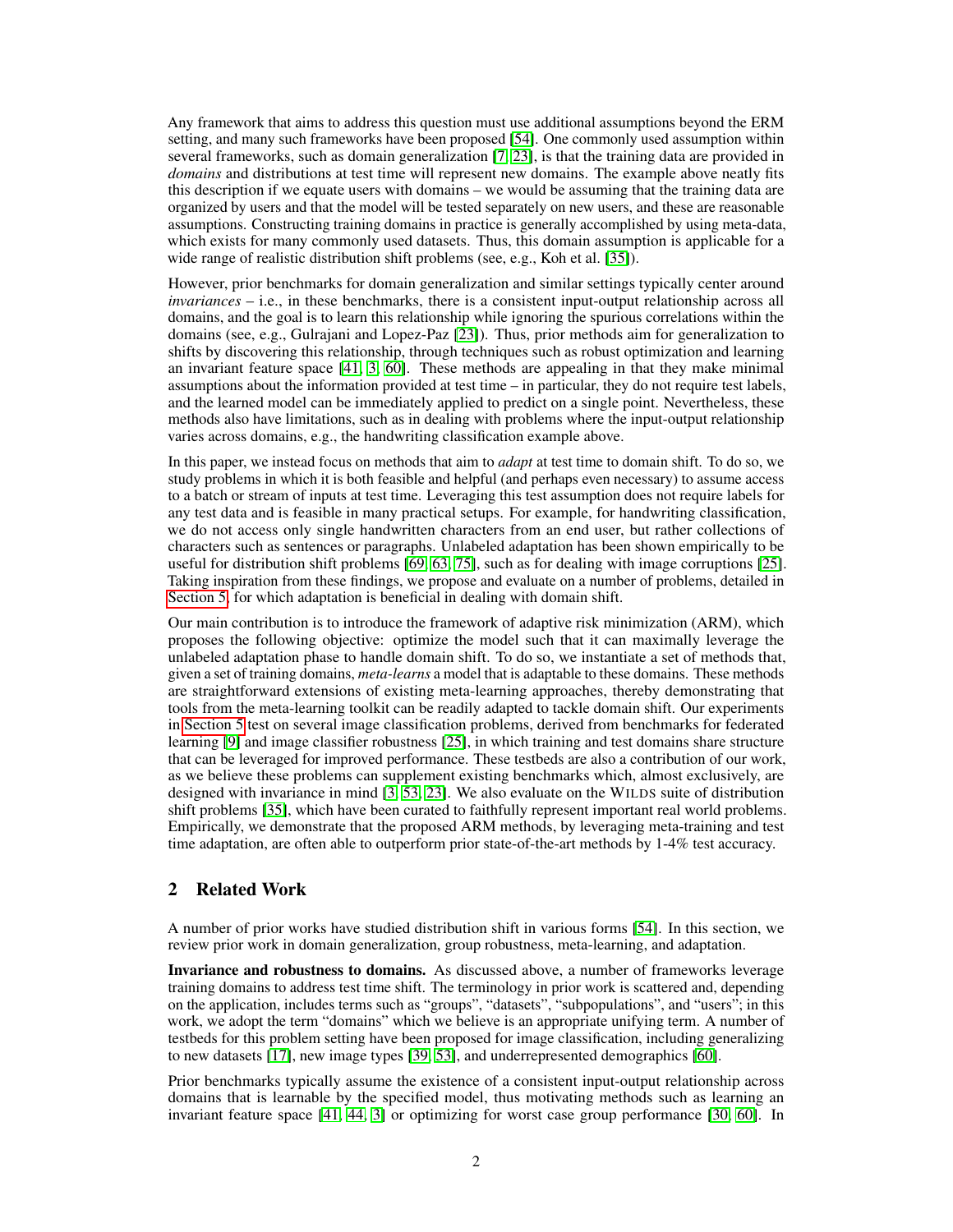particular, methods for domain generalization – sometimes referred to as multi-source domain adaptation [\[68\]](#page-13-3) or zero shot domain adaptation [\[78\]](#page-14-1) – have largely focused on learning invariant features [\[19,](#page-11-5) [67,](#page-13-4) [41,](#page-12-2) [44,](#page-12-5) [53\]](#page-12-3). Gulrajani and Lopez-Paz [\[23\]](#page-11-0) provide a comprehensive survey of domain generalization benchmarks and find that, surprisingly, ERM is competitive with the state of the art across all the benchmarks considered. In [Appendix C,](#page-16-0) we discuss this finding as well as the performance of an ARM method on this benchmark suite. In [Section 5,](#page-6-0) we identify different problems for which adaptation is helpful, and we find that, on these problems, ARM methods consistently outperform ERM and other non adaptive methods for robustness and invariance.

**Meta-learning.** Meta-learning [\[62,](#page-13-5) [6,](#page-10-3) [71,](#page-13-6) [27\]](#page-11-6) has been most extensively studied in the context of few shot *labeled* adaptation [\[61,](#page-13-7) [74,](#page-13-8) [55,](#page-13-9) [18,](#page-11-7) [65\]](#page-13-10). Our aim is not to address few-shot recognition problems, nor to propose a novel meta-learning algorithm, but rather to extend meta-learning paradigms to problems requiring unlabeled adaptation, with the primary goal of tackling distribution shift. This aim differs from previous work in meta-learning for domain generalization [\[40,](#page-12-6) [15\]](#page-10-4), which seek to metatrain models for non adaptive generalization performance. We discuss in [Section 4](#page-4-0) how paradigms such as contextual meta-learning [\[20,](#page-11-8) [57\]](#page-13-11) can be readily extended using the ARM framework.

Some other meta-learning methods adapt using both labeled and unlabeled data, either in the semi supervised learning setting [\[56,](#page-13-12) [81,](#page-14-2) [42\]](#page-12-7) or the transductive learning setting [\[51,](#page-12-8) [46,](#page-12-9) [2,](#page-10-5) [29\]](#page-11-9). These works all assume access to labeled data for adaptation, whereas we propose methods and problems for purely unlabeled adaptation. Prior works in meta-learning for unlabeled adaptation include Yu et al. [\[80\]](#page-14-3), who adapt a policy to imitate human demonstrations in the context of robotic learning; Metz et al. [\[48\]](#page-12-10), who meta-learn an update rule for unsupervised representation learning, though they still require labels to learn a predictive model; and Alet et al. [\[1\]](#page-10-6), who meta-learn adaptive models based on task specific unsupervised objectives. Unlike these prior works, we propose a general framework for tackling distribution shift problems by meta-learning unsupervised adaptation strategies. This framework simplifies the extension of meta-learning paradigms to these problems, encapsulates previous approaches such as the gradient based meta-learning approach of Yu et al. [\[80\]](#page-14-3), and sheds light on how to improve existing strategies such as adaptation via batch normalization [\[43\]](#page-12-11).

Adaptation to shift. Unlabeled adaptation has primarily been studied separately from meta-learning. Domain adaptation is a prominent framework that assumes access to test examples at *training* time [\[13,](#page-10-7) [76\]](#page-14-4), similar to transductive learning [\[73\]](#page-13-13). As such, most domain adaptation methods consider the problem setting where there is a single test distribution [\[64,](#page-13-14) [14,](#page-10-8) [22,](#page-11-10) [19,](#page-11-5) [72,](#page-13-15) [10\]](#page-10-9), and some of these methods are difficult to apply to problems where there are multiple test distributions. Certain domain adaptation methods have also been applied in the domain generalization setting, such as methods for learning invariant features [\[19,](#page-11-5) [67,](#page-13-4) [41\]](#page-12-2), and we compare to these methods in [Section 5.](#page-6-0)

Adaptive methods for domain generalization include Muandet et al. [\[49\]](#page-12-12) and Kumagai and Iwata [\[37\]](#page-12-13), who propose a method similar to one of the ARM methods described below. We compare to a version of this method in [Appendix E.](#page-19-0) Blanchard et al. [\[7\]](#page-10-0) and Blanchard et al. [\[8\]](#page-10-10) provide a theoretic study of domain generalization and establish favorable generalization bounds for models that can adapt to domain shift at test time. We summarize some of these results in [Section 3.](#page-2-0) In comparison, our work establishes a framework that makes explicit the connection between adaptation to domain shift and meta-learning, allowing us to devise new methods in a straightforward and principled manner. These methods are amenable to expressive models such as deep neural networks, which enables us to propose and evaluate on problems with raw image observations.

Test time adaptation has also been studied for dealing with label shift [\[59,](#page-13-16) [45,](#page-12-14) [66\]](#page-13-17) and crafting favorable inductive biases for the domain of interest. For image classification, techniques such as normalizing via the test inputs [\[43\]](#page-12-11) and optimizing self-supervised surrogate losses [\[69\]](#page-13-1) have proven effective for adapting to image corruptions [\[25\]](#page-11-2). We compare to these prior methods in [Section 5](#page-6-0) and empirically demonstrate the advantage of using training domains to learn how to adapt.

# <span id="page-2-0"></span>3 Preliminaries and Notation

In this section, we discuss the domain generalization problem setting and formally describe adaptive models. In [Section 4,](#page-4-0) we discuss how adaptive models can be meta-trained via the ARM objective and approach, and we instantiate ARM methods which we empirically evaluate in [Section 5.](#page-6-0)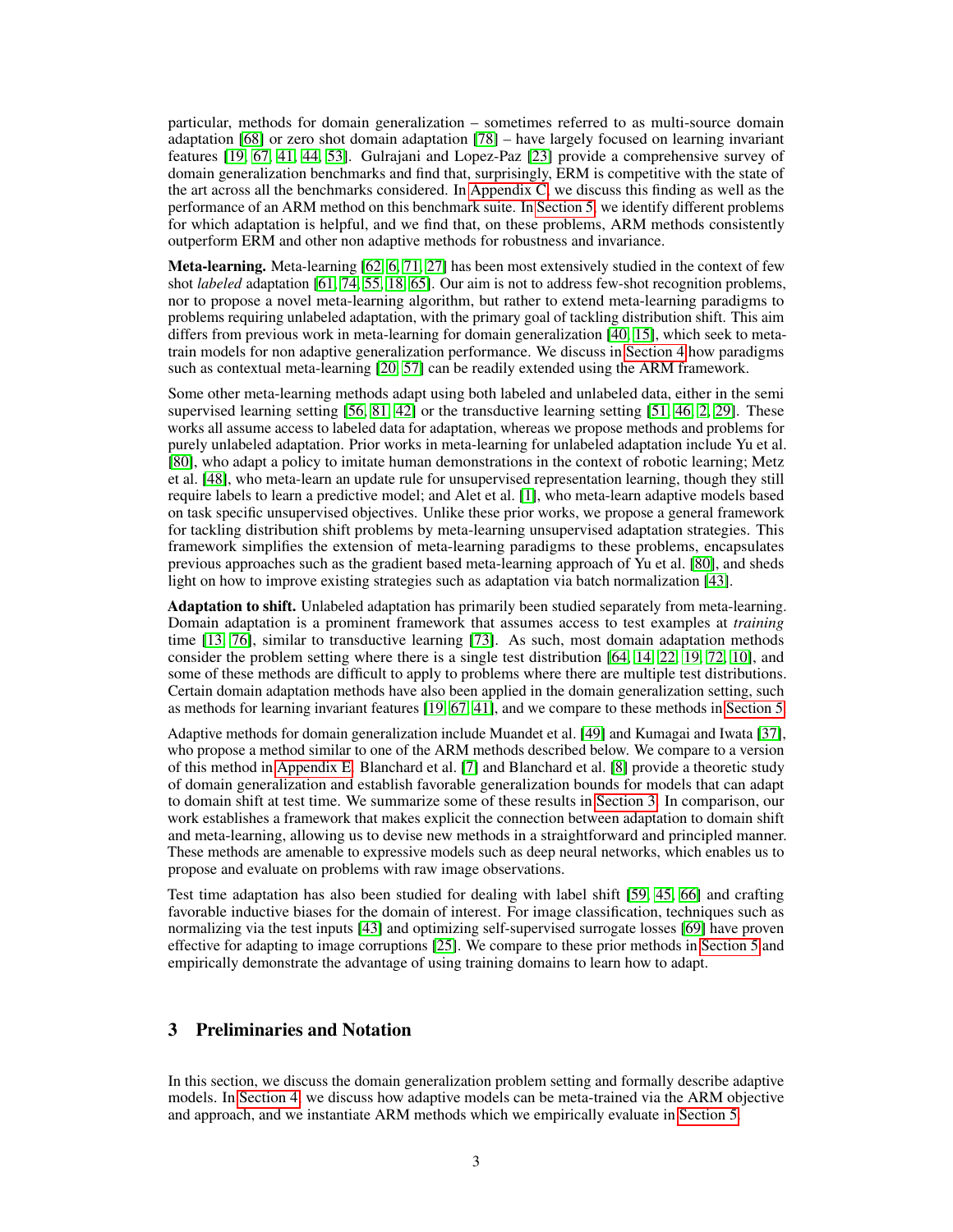Let  $x \in \mathcal{X}$  and  $y \in \mathcal{Y}$  represent the input and output, respectively. We can formalize the domain generalization problem setting using the following data generation process [\[8\]](#page-10-10): first, a joint data distribution  $p_{xy}$  is sampled from a set of distributions  $\mathcal{P}_{xy}$ , and then some data points are sampled from  $p_{xy}$ .<sup>[1](#page-3-0)</sup> We refer to each  $p_{xy}$  as a domain, e.g., a particular dataset or user, thus  $\mathcal{P}_{xy}$  represents the set of all possible domains. We assume that the training dataset is composed of data from  $S$ runs of this generative process, organized by domain. An equivalent characterization which we will use for clarity is that, within the training set, there are S domains, and each data point  $(\mathbf{x}^{(i)}, y^{(i)})$ is annotated with a domain label  $z^{(i)}$ . Each  $z^{(i)}$  is an integer that takes on a value between 1 and S, indicating which  $p_{xy}$  generated the *i*-th training point (though, of course, we do not have access to, or knowledge of,  $p_{xy}$  itself). At test time, there may be multiple evaluation settings, where each setting is considered separately and contains only *unlabeled* data sampled via a new run of the same generative process. This data may represent, e.g., a new dataset or user, and the test domains are likely to be distinct from the training domains when  $|\mathcal{P}_{xy}|$  is large or infinite.

Our formal goal is to optimize for expected performance, e.g., classification accuracy, at test time. To do so, let us first consider predictive models of the form  $f : \mathcal{X} \times \mathcal{P}_x \to \mathcal{Y}$ , where the model f takes in not just an input x but also the marginal input distribution  $p_x \in \mathcal{P}_x$  that x was sampled from. We refer to f as an *adaptive* model, as it has the opportunity to use  $p_x$  to adapt its predictions on x. The underlying assumption is that  $p_x$  provides information about  $p_{y|x}$ , i.e.,  $p_x$  is used as a surrogate input in place of  $p_{xy}$ . In the worst case, if  $p_x$  and  $p_{y|x}$  are sampled independently, then the model does not benefit at all from knowing  $p_x$ . In many problems, however, we expect knowledge about  $p_x$  to be useful, e.g., for resolving ambiguity as in the handwriting classification example in [Section 1.](#page-0-1)

Theoretically, when  $p_x$  provides information about  $p_y|x$ , and when training and test domains are drawn from the same distribution over  $\mathcal{P}_{x,y}$ , we can establish favorable generalization bounds for the expected performance of  $f$  in adapting to domain shift at test time. We can formalize this as follows. First, define a *prediction model* to be a non adaptive model of the form  $g: \mathcal{X} \to \mathcal{Y}$ , and define the risk for a prediction model g and loss function  $\ell$ , under a data distribution  $p_{xy}$ , as

$$
\mathcal{R}(g, p_{\mathbf{x}y}) \triangleq \mathbb{E}_{p_{\mathbf{x}y}}\left[\ell(g(\mathbf{x}), y)\right].
$$

Further, define the Bayes optimal risk for  $\ell$  under  $p_{xy}$  as

$$
\mathcal{R}^{\star}(p_{\mathbf{x}y}) \triangleq \min_{g} \mathcal{R}(g, p_{\mathbf{x}y}).
$$

Let  $\mu$  denote the distribution on  $\mathcal{P}_{x\nu}$  from which training and test domains  $p_{x\nu}$  are sampled. To avoid overlapping terms, define the *adaptive risk* for an adaptive model f and  $\ell$ , under  $\mu$ , to be

<span id="page-3-1"></span>
$$
\mathcal{E}(f,\mu) \triangleq \mathbb{E}_{\mu} \left[ \mathbb{E}_{p_{\mathbf{x}y}} \left[ \ell(f(\mathbf{x}, p_{\mathbf{x}}), y) \right] \right]. \tag{1}
$$

We state the following result from Blanchard et al. [\[8\]](#page-10-10), which details a condition on  $\mu$  under which  $\mathcal E$ is a strongly principled objective for learning adaptive models.

**Lemma 9 from Blanchard et al.** [\[8\]](#page-10-10). Let  $f^*$  denote a minimizer of  $\mathcal E$  for the given  $\mu$ . If  $\mu$  is a distribution on  $\mathcal{P}_{xy}$  such that  $\mu$ -almost surely it holds that  $p_{y|x} = M(p_x)$  for some deterministic mapping M, then for  $\mu$ -almost all  $p_{\mathbf{x}y}$ , we have

$$
\mathcal{R}(f^{\star}(\cdot, p_{\mathbf{x}}), p_{\mathbf{x}y}) = \mathcal{R}^{\star}(p_{\mathbf{x}y}) \implies \mathcal{E}(f^{\star}, \mu) = \mathbb{E}_{\mu} [\mathcal{R}^{\star}(p_{\mathbf{x}y})].
$$

In other words, an adaptive model which minimizes the adaptive risk  $\mathcal E$  coincides with a Bayes optimal decision function for  $p_{xy}$ , *for*  $\mu$ -almost all domains  $p_{xy}$ .

**Remark.** The required condition on  $\mu$  – that  $p_{\nu|x}$  is determined by  $p_x$  – holds if, and only if, an expert (or oracle) is able to correctly label inputs from a given domain provided only information about the input distribution. This condition holds for the testbeds proposed in this paper, those in Gulrajani and Lopez-Paz [\[23\]](#page-11-0), and those in WILDS [\[35\]](#page-11-1). The condition does not hold for, e.g., standard few shot learning testbeds, where it is possible for two domains with identical input distributions to shuffle their label orderings differently [\[74\]](#page-13-8). Thus, these problems are outside the scope of this work.

This result provides strong justification for learning adaptive models f by minimizing the adaptive risk  $\mathcal E$ . However, a practical instantiation of this approach requires some approximations. First, we

<span id="page-3-0"></span><sup>&</sup>lt;sup>1</sup>Formally, the number of points sampled is another random variable with support over the positive integers.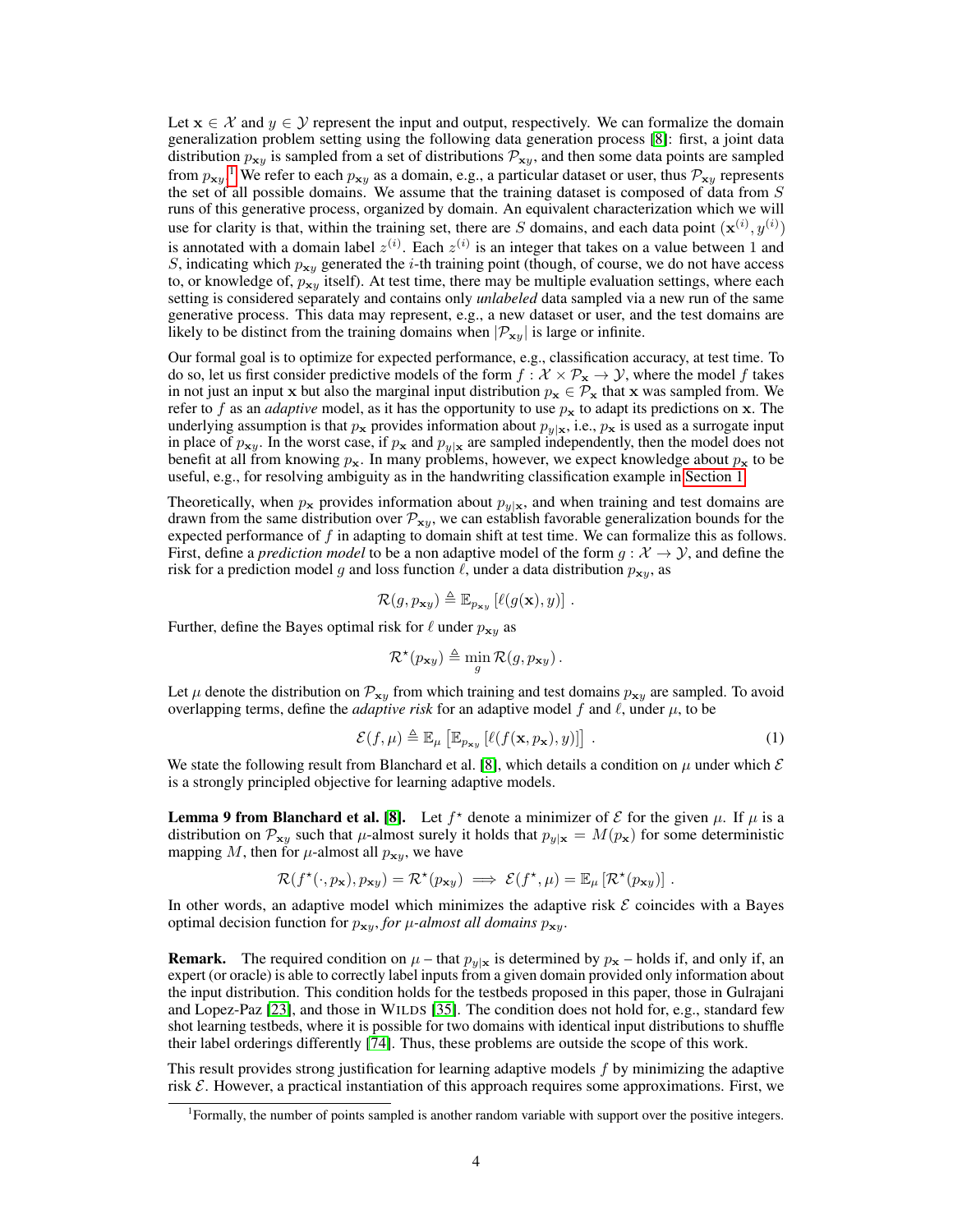do not know and cannot input  $p_x$  to f in most cases. Instead, we instantiate f such that it takes in a batch of inputs  $x_1, \ldots, x_k$ , all from the same domain, where K can vary. f makes predictions on the whole batch, which also serves as an empirical approximation (i.e., a histogram)  $\hat{p}_x$  of  $p_x$  [\[8\]](#page-10-10). In our exposition, we will assume that a batch of unlabeled points is available at test time for adaptation. However, we also experiment in [Section 5](#page-6-0) with the *streaming* setting where the test inputs are observed one at a time and adaptation occurs incrementally.

Notice that, if we instead passed in an approximation  $\hat{p}_{xy}$  of  $p_{xy}$  to the model, such as a batch of *labeled* data  $(\mathbf{x}_1, y_1), \ldots, (\mathbf{x}_K, y_K)$ , then this setup would resemble the standard few shot meta-learning problem [\[74\]](#page-13-8). Formally, a meta-learning model takes in both an input x and  $\hat{p}_{xv}$ , which approximates the distribution that  $x$  was sampled from and thus can be used to adapt the prediction on x. Compared to our problem setting, the meta-learning formalism can tackle a wider range of problems but also requires more restrictive assumptions, specifically, labels at test time via  $\hat{p}_{\mathbf{x}y}$ . *Transductive meta-learning* methods further assume that, in addition to  $\hat{p}_{\mathbf{x}y}$ , a full batch of inputs  $x_1, \ldots, x_k$  is passed into the model, which allows for better estimation of the input distribution  $p_x$  [\[51,](#page-12-8) [46,](#page-12-9) [29\]](#page-11-9). The model then makes predictions on this entire batch. In meta-learning terminology,  $\hat{p}_{xy}$  and  $x_1, \ldots, x_K$  are often referred to as the *support* and *query*, respectively. Therefore, another interpretation of the adaptive models that we study in this work is that they resemble transductive meta-learning models, but they are given only the unlabeled query and not the labeled support set.

In the next section, we expand on this connection to develop the ARM framework, which then allows us to bring forward tools from meta-learning to tackle domain shift problems.

# <span id="page-4-0"></span>4 Adaptive Risk Minimization

In this section, we formally describe the ARM framework, which defines an objective for training adaptive models to tackle domain shift. Furthermore, we propose a general meta-learning algorithm as well as specific methods for optimizing the ARM objective. In [Section 5,](#page-6-0) we test these ARM methods on problems for which unlabeled adaptation can be leveraged for better test performance.

#### 4.1 Devising the ARM objective

We wish to learn an adaptive model  $f: \mathcal{X}^K \to \mathcal{Y}^K$  to tackle domain shift. As noted, meta-learning methods for labeled adaptation study a similar form of model, and a common approach in many of these methods is to define f such that it is composed of two parts: first, a *learner* which ingests the data and produces parameters, and second, a *prediction model* which uses these parameters to make predictions [\[74,](#page-13-8) [18\]](#page-11-7). We will follow a similar strategy which, as we will discuss in [subsection 4.2,](#page-5-0) allows us to easily extend and design meta-learning methods towards our goal.

In particular, we will decompose the model  $f$  into two modules: a standard prediction model  $g(\cdot;\theta)$ :  $\mathcal{X} \to \mathcal{Y}$ , that is parameterized by  $\theta \in \Theta$  and predicts y given x, and an *adaptation model*  $h(\cdot, \cdot; \phi)$ :  $\Theta \times \mathcal{X}^K \to \Theta$ , which is parameterized by  $\phi$ . *h* takes in the prediction model parameters  $\theta$  and K unlabeled data points and uses the K points to produce adapted parameters  $\theta'$ . This is analogous to the learner in meta-learning, however, h adapts the model parameters using only unlabeled data. We defer the discussion of how to instantiate h to [subsection 4.2.](#page-5-0)<sup>[2](#page-4-1)</sup>

The ARM objective is to optimize  $\phi$  and  $\theta$  such that h can adapt g using unlabeled data sampled according to a particular domain  $z$ . This can be expressed as the optimization problem

<span id="page-4-2"></span>
$$
\min_{\theta,\phi} \hat{\mathcal{E}}(\theta,\phi) = \mathbb{E}_{p_z} \left[ \mathbb{E}_{p_{\mathbf{x}_y|z}} \left[ \frac{1}{K} \sum_{k=1}^K \ell(g(\mathbf{x}_k; \theta'), y_k) \right] \right], \text{ where } \theta' = h(\theta, \mathbf{x}_1, \dots, \mathbf{x}_K; \phi). \quad (2)
$$

Note that  $\hat{\mathcal{E}}$  is the empirical form of the adaptive risk in [Equation 1](#page-3-1) for the form of f we have defined. Mimicking the generative process from [Section 3](#page-2-0) that we assume generated the training data,  $p<sub>z</sub>$  is a categorical distribution over  $\{1, \ldots, S\}$  which places uniform probability mass on each training domain, and  $p_{\mathbf{x}y|z}$  assigns uniform probability to only the training points within a particular domain. As we have established theoretically, we expect the trained models to perform well at test time if the

<span id="page-4-1"></span><sup>&</sup>lt;sup>2</sup> For some meta-learning methods, the learner does not take as input the unadapted model parameters [\[74\]](#page-13-8), and we also devise some methods of this form. In the formalism above, these methods simply ignore the input  $\theta$ .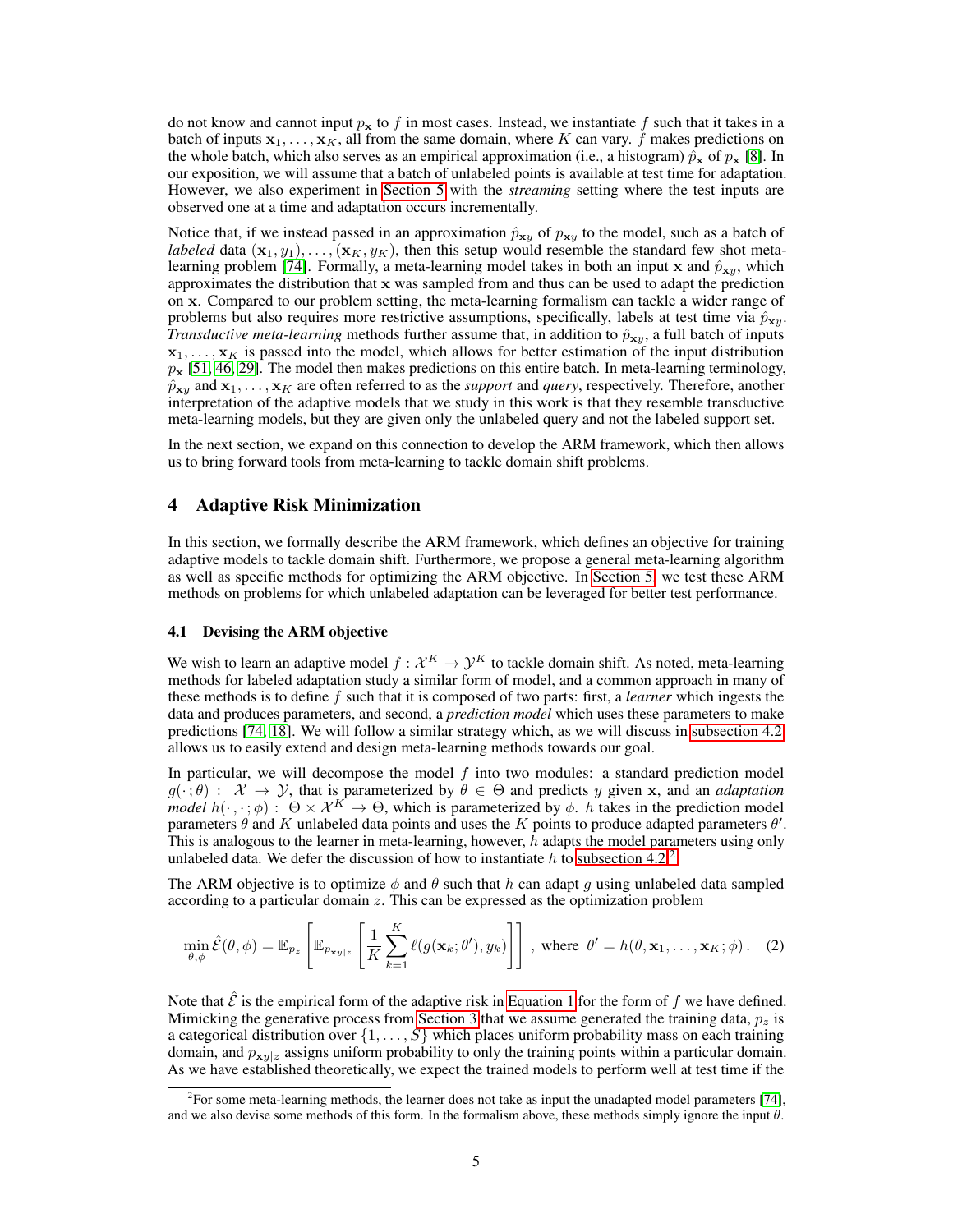test domains are sampled independently and identically – i.e., from the same distribution over  $\mathcal{P}_{x,y}$  – as the training domains. In practice, similar to how meta-learned few shot classification models are evaluated on new and unseen meta-test classes [\[74,](#page-13-8) [18\]](#page-11-7), we empirically show in [Section 5](#page-6-0) that the trained models can generalize to test domains that are not sampled identically to the training domains.

### <span id="page-5-0"></span>4.2 Optimizing the ARM objective

[Algorithm 1](#page-5-1) presents a general meta-learning approach for optimizing the ARM objective. As described above,  $h$  outputs updated parameters  $\theta'$  using an unlabeled batch of data (line 5). This mimics the adaptation procedure at test time, where we do not assume access to labels (lines 7-8). However, the training update itself does rely on the labels (line 6). We assume that  $h$  is differentiable with respect to its input  $\theta$  and  $\phi$ , thus we use gradient updates on both  $\theta$  and  $\phi$  to optimize for *post adaptation* performance on a mini batch of data sampled according to a particular domain z. In practice, we also sample mini batches of domains, rather than just one domain (as written in line 3), to provide a better gradient signal for optimizing  $\phi$  and  $\theta$ .

#### <span id="page-5-1"></span>Algorithm 1 Meta-Learning for ARM

// Training procedure

**Require:** # training steps T, batch size K, learning rate  $\eta$ 1: Initialize:  $\theta$ ,  $\phi$ 

2: for  $t = 1, \ldots, T$  do

3: Sample  $z$  uniformly from training domains

- 4: Sample  $(\mathbf{x}_k, y_k) \sim p(\cdot, \cdot | z)$  for  $k = 1, \dots, K$
- 5:  $v' \leftarrow h(\theta, \mathbf{x}_1, \dots, \mathbf{x}_K; \phi)$
- 6:  $(\theta, \phi) \leftarrow (\theta, \phi) \eta \nabla_{(\theta, \phi)} \sum_{k=1}^{K} \ell(g(\mathbf{x}_k; \theta'), y_k)$

// Test time adaptation procedure

**Require:**  $\theta$ ,  $\phi$ , test batch  $x_1, \ldots, x_K$ 7:  $\theta' \leftarrow h(\theta, \mathbf{x}_1, \dots, \mathbf{x}_K; \phi)$ 8:  $\hat{y}_k \leftarrow g(\mathbf{x}_k; \theta')$  for  $k = 1, \dots, K$ 

Together, [Equation 2](#page-4-2) and [Algorithm 1](#page-5-1) shed light on a number of ways to devise methods for solving the ARM problem. First, we can extend meta-learning paradigms to the ARM problem setting, and any paradigm in which the adaptation model  $h$  can be augmented to operate on unlabeled data is readily applicable. As an example, we propose the ARM-CML method, which is inspired by recent works in contextual meta-learning (CML) [\[20,](#page-11-8) [57\]](#page-13-11). Second, we can enhance prior unlabeled adaptation methods by incorporating a meta-training phase that allows the model to better leverage the adaptation. To this end, we propose the ARM-BN method, based on the general approach of adapting using batch normalization (BN) statistics of the test inputs [\[43,](#page-12-11) [63,](#page-13-2) [33,](#page-11-11) [50\]](#page-12-15). Third, we can incorporate existing methods for meta-learning unlabeled adaptation to solve domain shift problems. We demonstrate this by proposing the ARM-LL method, which is based on the robotic imitation learning method from Yu et al. [\[80\]](#page-14-3) which adapts via a learned loss (LL). All of these methods are straightforward extensions of existing meta-learning and adaptation methods, and this is intentional – we aim to show how existing tools can be readily adapted to tackle domain generalization problems. We summarize the methods here and refer the reader to [Appendix B](#page-15-0) for complete details.

**ARM-CML.** In ARM-CML, the parameters  $\phi$  of h define the weights of a *context network*  $f_{\text{cont}}(\cdot;\phi): \mathcal{X} \to \mathbb{R}^D$ , parameterized by the adaptation model parameters  $\phi$ . We also instantiate the model with a *prediction network*  $f_{pred}(\cdot, \cdot; \theta): \mathcal{X} \times \mathbb{R}^D \to \mathcal{Y}$ , parameterized by  $\theta$ . When given a mini batch of inputs,  $f_{\text{cont}}$  processes each example  $x_k$  in the mini batch separately and outputs  $\mathbf{c}_k \in \mathbb{R}^D$  for  $k = 1, ..., K$ , which are averaged together into a *context*  $\mathbf{c} = \frac{1}{K} \sum_{k=1}^{K} \mathbf{c}_k$ . *D* is a hyperparameter, and in our experiments, we choose  $D$  to be the dimensionality of x, such that we can concatenate each image  $x_k$  and the context c along the channel dimension to produce the input to  $f_{pred}$ . In other words,  $f_{pred}$  processes each  $x_k$  separately to produce an estimate of the output  $\hat{y}_k$ , but it additionally receives c as input. In this way,  $f_{\text{cont}}$  can provide information about the entire batch of  $K$ unlabeled data points to  $f_{pred}$  for predicting the correct outputs.

Note that the difference between ARM-CML and prior contextual meta-learning approaches is that, in prior approaches, the context network processes both inputs and outputs to produce each  $c_k$ . ARM-CML is designed for the domain generalization setting in which we do not assume access to labels at test time, thus we meta-train for unlabeled adaptation performance at training time.

**ARM-BN.** ARM-BN is a particularly simple method that is applicable for any model g that has BN layers  $[31]$ . Practically, training q via ARM-BN follows the same protocol as Ioffe and Szegedy [\[31\]](#page-11-12) except for two key differences: first, the training batches are sampled from a single domain, rather than from the entire dataset, and second, the normalization statistics are recomputed at test time rather than using a training running average. As noted, this second difference has been explored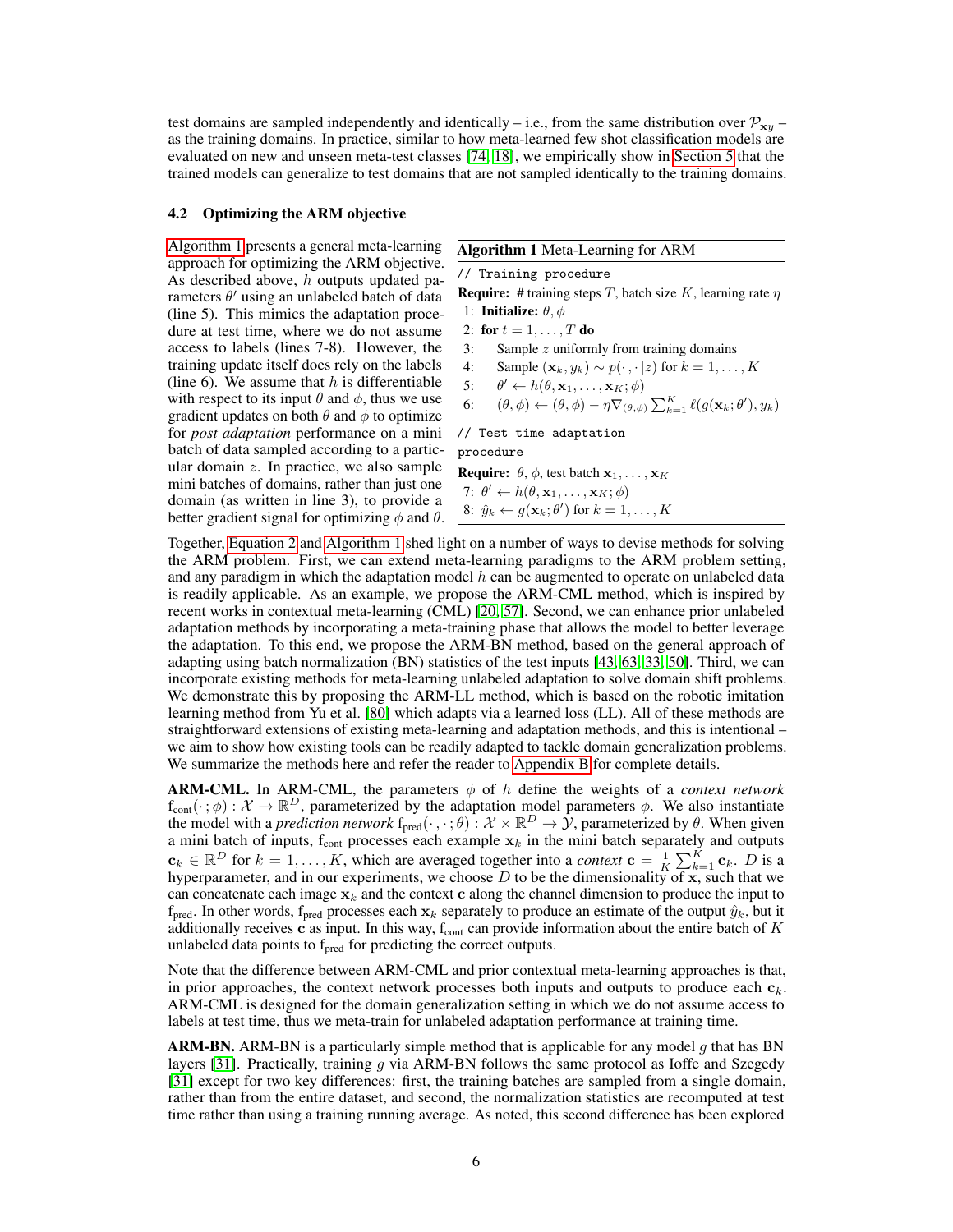by several works as a method for test time adaptation, but the first difference is novel to ARM-BN. Following [Algorithm 1,](#page-5-1) ARM-BN defines a meta-training procedure in which  $q$  learns to adapt – i.e., compute normalization statistics – using batches of training points sampled from the same domain. We empirically show in [Section 5](#page-6-0) that, for problems where BN adaptation already has a favorable inductive bias, such as for image classification, further introducing meta-training boosts its performance. We believe that other test time adaptation methods, such as those based on optimizing surrogate losses [\[69,](#page-13-1) [75\]](#page-14-0), may similarly benefit from their corresponding meta-training procedures.

At a high level, ARM-BN operates in a similar fashion to ARM-CML, thus we group these methods together into the umbrella of contextual approaches, shown in [Figure 2](#page-6-1) (top). The interpretation of ARM-BN through the contextual approach is that  $h$  replaces the running statistics used by standard BN with statistics computed on the batch of inputs, which then serves as the context c. Thus, for ARM-BN, there is no context network, and  $h$  has no parameters beyond the model parameters  $\theta$  involved in computing BN statistics. The model  $g$  is again specified via a prediction network f<sub>pred</sub>, which must have BN layers. BN typically tracks a running average of the first and second moments of the activations in these layers, which are then used at test time. ARM-BN defines  $h$  such that it swaps out these moments for the moments computed via the activations on the test batch, thus giving us adapted parameters  $\theta'$  if we view the moments as part of the model parameters. This method is remarkably simple, and in deep learning libraries such as PyTorch [\[52\]](#page-12-16), implementing ARM-BN involves changing a single line of code. However, as shown in [Section 5,](#page-6-0) this method also performs very well empirically, and the adaptation effectiveness is further boosted by meta-training.



<span id="page-6-1"></span>Figure 2: In the contextual approach (top),  $x_1, \ldots, x_k$  are summarized into a context c, and we propose two methods for this summarization, either through a separate context network or using batch normalization activations in the model itself. c can then be used by the model to infer additional information about the input distribution. In the gradient based approach (bottom), an unlabeled loss function  $\mathcal L$  is used for gradient updates to the model parameters, in order to produce parameters that are specialized to the test inputs and can produce more accurate predictions.

ARM-LL. ARM-LL, depicted in [Figure 2](#page-6-1) (bottom), follows the gradient based meta-learning paradigm [\[18\]](#page-11-7) and learns parameters  $\theta$  that are amenable to gradient updates on a loss function in order to quickly adapt to a new problem. In other words, h produces  $\theta' = \theta - \alpha \nabla_{\theta} \mathcal{L}(\theta, \mathbf{x}_1, \dots, \mathbf{x}_K; \phi)$ , where  $\alpha$  is a hyperparameter. Note that the loss function  $\mathcal L$  used in the gradient updates is different from the original supervised loss function  $\ell$ , in that it operates on only the inputs x, rather than the input output pairs that  $\ell$  receives. We follow the general implementation of this approach proposed in Yu et al. [\[80\]](#page-14-3). We define g to produce output features  $\mathbf{o} \in \mathbb{R}^{|\mathcal{Y}|}$  that are used as logits when making predictions. We then define the unlabeled loss function  $\mathcal L$  to be the composition of g and a *loss network*  $f_{loss}(\cdot;\phi): \mathbb{R}^{|\mathcal{Y}|} \to \mathbb{R}$ , which takes in the output features from g and produces a scalar. We use the  $\ell_2$ -norm of these scalars across the batch of inputs as the loss for updating  $\theta$ . In other words,

 $h(\theta, \mathbf{x}_1, \dots, \mathbf{x}_K; \phi) = \theta - \alpha \nabla_{\theta} ||\mathbf{v}||_2$ , where  $\mathbf{v} = [\mathbf{f}_{loss}(g(\mathbf{x}_1; \theta); \phi), \dots, \mathbf{f}_{loss}(g(\mathbf{x}_K; \theta); \phi)].$ 

### <span id="page-6-0"></span>5 Experiments

Our experiments are designed to answer the following questions:

- 1. Do ARM methods learn models that can leverage unlabeled adaptation to tackle domain shift?
- 2. How do ARM methods compare to prior methods for robustness, invariance, and adaptation?
- 3. Can models trained via ARM methods adapt successfully in the streaming test setting?

### 5.1 Evaluation domains and protocol

We propose four image classification problems, which we present below and describe in full detail in [Appendix D.](#page-17-0) We also present results on datasets from the WILDS benchmark [\[35\]](#page-11-1) in [subsection 5.4.](#page-9-0)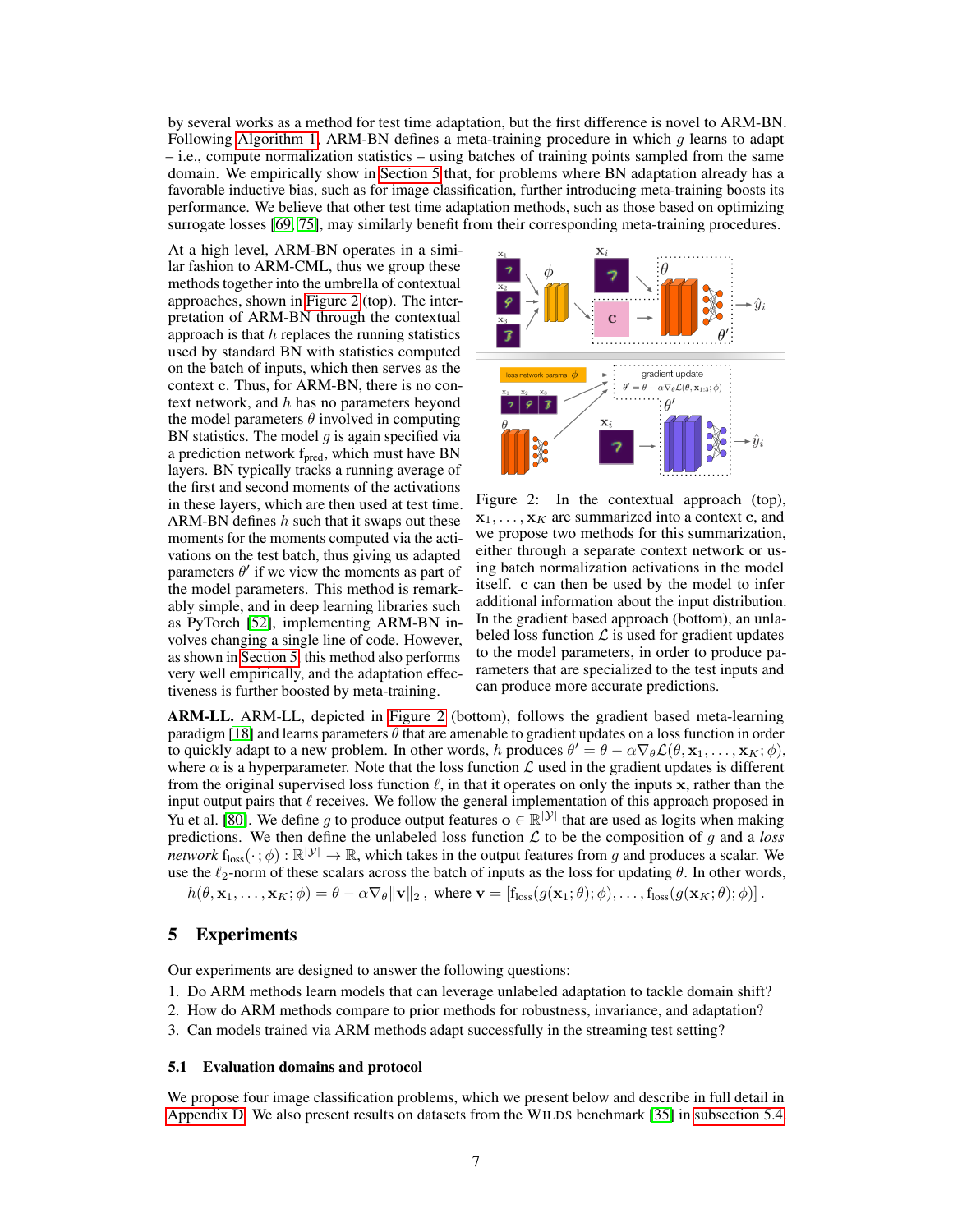We believe that the problems we propose in this paper can supplement existing benchmarks for domain shift, which, as discussed above, are designed to test invariances. A key characteristic of the problems presented here is the potential for adaptation to improve test performance, and this differs from prior benchmarks such as the problems compiled by DomainBed [\[23\]](#page-11-0). In [Appendix C,](#page-16-0) we compare our testbeds to DomainBed and group robustness benchmarks, and we briefly discuss the results in Gulrajani and Lopez-Paz [\[23\]](#page-11-0), which also evaluate ARM-CML.

Rotated MNIST. We study a modified version of MNIST where images are rotated in 10 degree increments, from 0 to 130 degrees. We treat each rotation as a separate domain, i.e., a different value of z. We use only 108 training data points for each of the 2 smallest domains (120 and 130 degrees), and 324 points each for rotations 90 to 110, whereas the overall training set contains 32292 points. In this setting, we hypothesize that adaptation can specialize the model to specific domains, in particular the *rare domains* in the training set. For each test evaluation, we generate images from the MNIST test set with a certain rotation. We measure both worst case and average accuracy across domains.

Federated Extended MNIST (FEMNIST). The extended MNIST (EMNIST) dataset consists of images of handwritten uppercase and lowercase letters, in addition to digits [\[12\]](#page-10-11). FEMNIST is the same dataset, but it also provides the meta-data of which user generated each data point [\[9\]](#page-10-2). We treat each user as a domain. We measure each method's worst case and average accuracy across 35 test users, which are held out and thus *disjoint* from the training users. As discussed in [Section 1,](#page-0-1) adaptation may help for this problem for specializing the model and resolving ambiguous data points.

Corrupted image datasets. CIFAR-10-C and Tiny ImageNet-C [\[25\]](#page-11-2) augment the CIFAR-10 [\[36\]](#page-12-17) and Tiny ImageNet test sets with common image corruptions that vary in type and severity. The original goal of these augmented test sets was to benchmark how well methods could handle these corruptions without access to *any* corruptions during training [\[25\]](#page-11-2). Thus, successful methods for these problems typically have relied on domain knowledge and heuristics designed specifically for image classification. For example, prior work has shown that carefully designed test time adaptation procedures are effective for these problems [\[69,](#page-13-1) [63,](#page-13-2) [75\]](#page-14-0). One possible reason for this phenomenon is that convolutional networks are biased toward texture [\[21\]](#page-11-13), which is distorted by corruptions, thus adaptation can help the model recover its performance for each corruption type.

We study whether meta-training for adaptation performance can improve upon these results. To do so, we modify the protocol from Hendrycks and Dietterich [\[25\]](#page-11-2) to fit into the ARM problem setting by applying a set of 56 corruptions to the training data, and we define each corruption to be a domain. We use a *disjoint* set of 22 corruptions for the test data, which are mostly of different types from the training corruptions (thus, not sampled identically), and we measure worst case and average accuracy across the test corruptions. This modification allows us to study, for both ARM and prior methods, whether seeing corruptions at training time can help the model deal with new corruptions at test time.

### 5.2 Comparisons and ablations

We compare the ARM methods against several prior methods designed for robustness, invariance, and adaptation. We describe the comparisons here and provide additional details in [Appendix D.](#page-17-0)

Test time adaptation. We evaluate the general approach of using test batches to compute BN statistics [\[43,](#page-12-11) [63,](#page-13-2) [33,](#page-11-11) [50\]](#page-12-15), which we term BN adaptation. We also compare to test time training (TTT) [\[69\]](#page-13-1), which adapts the model at test time using a self-supervised rotation prediction loss. These methods have previously achieved strong results for image classification, likely because they constitute favorable inductive biases for improving on the true classification task [\[69\]](#page-13-1).

Ablations. We also include ablations of the ARM-CML and ARM-LL methods, which sample training batches of unlabeled examples uniformly from the entire training set, rather than sampling from a single domain.[3](#page-7-0) These "context ablation" and "learned loss ablation" are similar to test time adaptation methods in that they do not require training domains, thus they allow us to evaluate whether or not meta-training on domain shifts is important for improved performance.

Group robustness and invariance. Sagawa et al. [\[60\]](#page-13-0) recently proposed a state-of-the-art method for group robustness, and we refer to this approach as distributionally robust neural networks (DRNN). Their work also evaluates a strong upweighting (UW) baseline that samples uniformly from each group, and so we also evaluate this approach in our experiments. Additionally, we compare to

<span id="page-7-0"></span> $3$ Note that the corresponding ablation of ARM-BN is simply the BN adaptation method.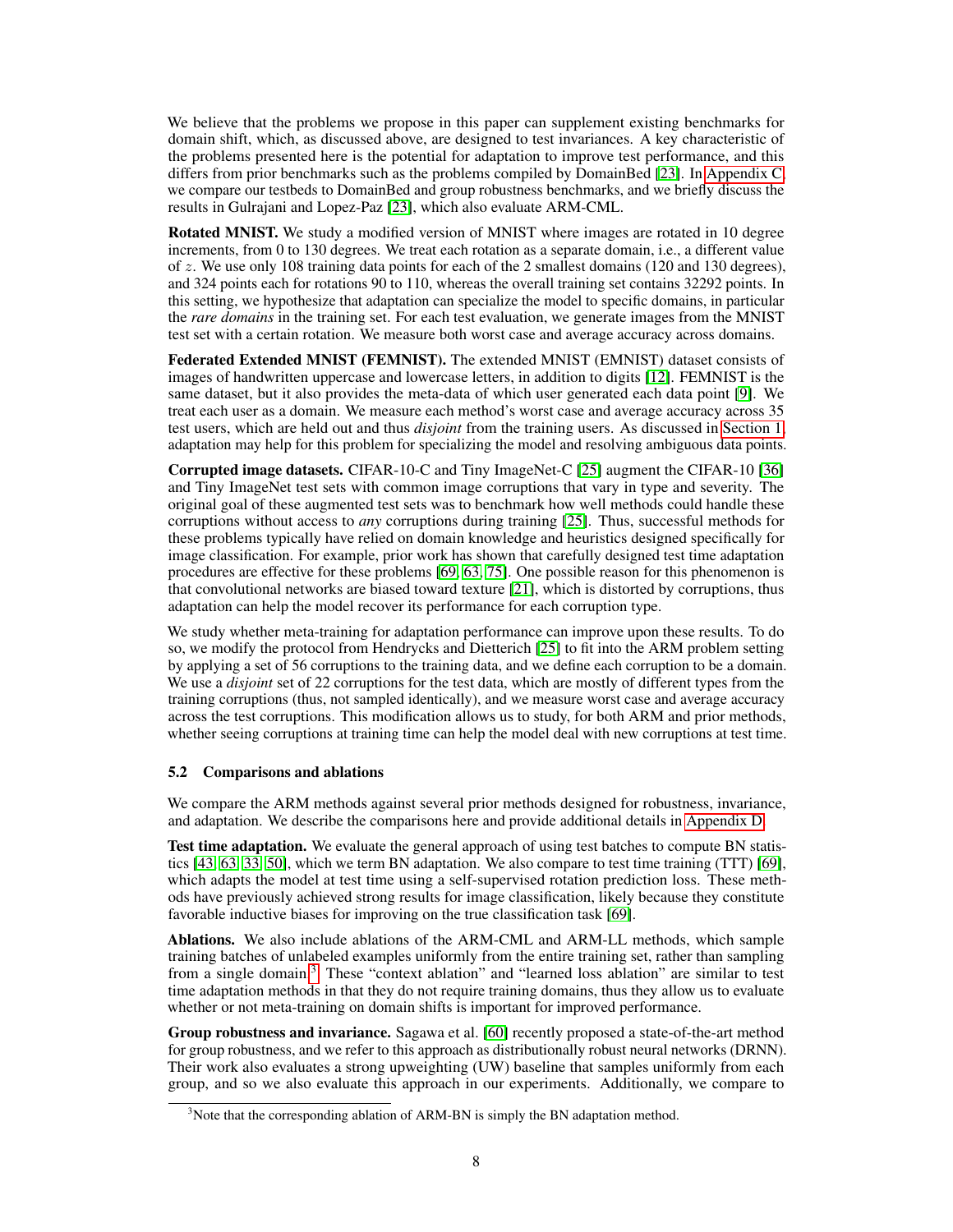<span id="page-8-0"></span>Table 1: Worst case (WC) and average (Avg) top 1 accuracy on all testbeds, where means and standard errors are reported across three separate runs of each method. Horizontal lines separate methods that make use of (from top to bottom): neither, training domains, test batches, or both. ARM methods consistently achieve greater robustness, measured by WC, and Avg performance compared to prior methods. <sup>∗</sup>UW is identical to ERM for CIFAR-10-C and Tiny ImageNet-C.

These results have been updated from an earlier version of the paper, primarily for CIFAR-10-C, due to significant refactoring of the code, additional hyperparameter tuning for both the ARM methods and the prior methods, and efforts to standardize results across the authors' different computing environments and library versions. These results are reproducible from the publicly available code: <https://github.com/henrikmarklund/arm>.

|               | <b>MNIST</b>   |                | <b>FEMNIST</b> |                | $CIFAR-10-C$   |                | <b>Tiny ImageNet-C</b> |                |
|---------------|----------------|----------------|----------------|----------------|----------------|----------------|------------------------|----------------|
| Method        | <b>WC</b>      | Avg            | WC             | Avg            | WC             | Avg            | <b>WC</b>              | Avg            |
| ERM           | $74.5 \pm 1.4$ | $93.6 \pm 0.4$ | $62.4 \pm 0.4$ | $79.1 \pm 0.3$ | $54.1 \pm 0.3$ | $70.4 \pm 0.1$ | $20.3 \pm 0.5$         | $41.9 \pm 0.1$ |
| $UW^*$        | $80.3 + 1.2$   | $95.1 + 0.1$   | $65.7 + 0.7$   | $80.3 \pm 0.6$ |                |                |                        |                |
| <b>DRNN</b>   | $79.9 + 0.7$   | $94.9 + 0.1$   | $57.5 + 1.7$   | $76.5 + 1.2$   | $49.3 + 0.9$   | $65.7 + 0.5$   | $14.2 + 0.2$           | $31.6 \pm 1.0$ |
| <b>DANN</b>   | $78.8 \pm 0.8$ | $94.9 + 0.1$   | $65.4 + 1.0$   | $81.7 + 0.3$   | $53.9 + 2.2$   | $69.8 + 0.3$   | $20.4 + 0.7$           | $40.9 + 0.2$   |
| <b>MMD</b>    | $82.4 \pm 0.9$ | $95.3 \pm 0.3$ | $62.4 \pm 0.7$ | $79.8 \pm 0.4$ | $52.2 + 0.3$   | $69.5 \pm 0.1$ | $19.7 + 0.2$           | $40.1 \pm 0.1$ |
| BN adaptation | $78.0 \pm 0.3$ | $94.4 \pm 0.1$ | $65.7 + 1.5$   | $80.0 + 0.5$   | $60.6 + 0.3$   | $70.9 + 0.1$   | $26.5 \pm 0.3$         | $42.8 \pm 0.0$ |
| TTT           | $81.1 + 0.3$   | $95.4 + 0.1$   | $68.6 \pm 0.4$ | $84.2 + 0.1$   | $61.5 + 0.3$   | $71.7 + 0.5$   | $27.6 + 0.5$           | $37.7 \pm 0.3$ |
| CML ablation  | $63.5 \pm 1.8$ | $90.1 \pm 0.2$ | $61.8 \pm 0.8$ | $81.6 \pm 0.5$ | $58.8 \pm 0.1$ | $69.6 \pm 0.2$ | $26.3 \pm 0.6$         | $42.5 \pm 0.1$ |
| LL ablation   | $79.9 + 1.1$   | $95.0 + 0.3$   | $64.1 + 1.6$   | $80.8 + 0.2$   | $60.9 + 0.4$   | $71.3 \pm 0.0$ | $21.6 + 2.1$           | $32.6 \pm 3.2$ |
| ARM-CML       | $88.0 + 0.8$   | $96.3 + 0.4$   | $70.9 + 1.4$   | $86.4 + 0.3$   | $61.2 + 0.4$   | $70.3 \pm 0.2$ | $29.1 + 0.4$           | $43.3 + 0.1$   |
| ARM-BN        | $83.3 \pm 0.5$ | $95.6 \pm 0.1$ | $64.5 \pm 3.2$ | $83.2 \pm 0.5$ | $61.7\pm0.3$   | $72.4\pm0.3$   | $28.3\pm0.3$           | $43.3 \pm 0.1$ |
| ARM-LL        | $88.9 + 0.8$   | $96.9 + 0.2$   | $67.0 + 0.9$   | $84.3 \pm 0.7$ | $61.2 + 0.7$   | $72.5 + 0.4$   | $25.4 + 0.1$           | $35.7 + 0.4$   |

domain adversarial neural networks (DANN) [\[19\]](#page-11-5) and maximum mean discrepancy (MMD) feature learning [\[41\]](#page-12-2), two state-of-the-art methods for adversarial learning of invariant predictive features. For the WILDS datasets, we include the numbers reported in Koh et al. [\[35\]](#page-11-1) for DRNN and two other invariance methods, correlation alignment (CORAL) [\[67\]](#page-13-4) and invariant risk minimization (IRM) [\[3\]](#page-10-1).

Robustness and invariance methods assume access to training domains but not test batches, whereas adaptation methods assume the opposite. Thus, at a high level, we can view the comparisons to these methods as evaluating the importance of each of these assumptions for the specified problems.

### 5.3 Quantitative evaluation and comparisons

The results for the four proposed benchmarks are presented in [Table 1.](#page-8-0) The best results, stratified by classes of methods, are bolded, with the single best result across all methods underlined. Across all of these problems, ARM methods increase both worst case and average accuracy compared to all other methods. ARM-CML performs well across all tasks, and despite its simplicity, ARM-BN achieves the best performance overall on the corrupted image testbeds, demonstrating the effectiveness of metatraining on top of an already strong adaptation procedure. BN adaptation and TTT are the strongest prior methods, as these adaptation procedures constitute inductive biases that are generally well suited for image classification. However, ARM methods are comparatively less reliant on favorable inductive biases and consistently attain better results. In general, we observe poor performance from robustness methods, varying performance from invariance methods, strong performance from adaptation methods, and the strongest performance from ARM methods.

When we cannot access a batch of test points all at once, and instead the points are observed in a streaming fashion, we can augment the proposed ARM methods to perform sequential model updates. For example, ARM-CML and ARM-BN can update their average context and normalization statistics, respectively, after observing each new test point. In [Figure 3,](#page-9-1) we study this test setting for the Tiny ImageNet-C problem. We see that both models trained with ARM-CML and ARM-BN are able to achieve near their original worst case and average accuracy within observing 50 data points, well before the training batch size of 100. This result demonstrates that ARM methods are applicable for problems where test points must be observed one at a time, provided that the model is permitted to adapt using each point. We describe in detail how each ARM method can be applied to the streaming setting in [Appendix B,](#page-15-0) and we provide streaming results on rotated MNIST in [Appendix E.](#page-19-0)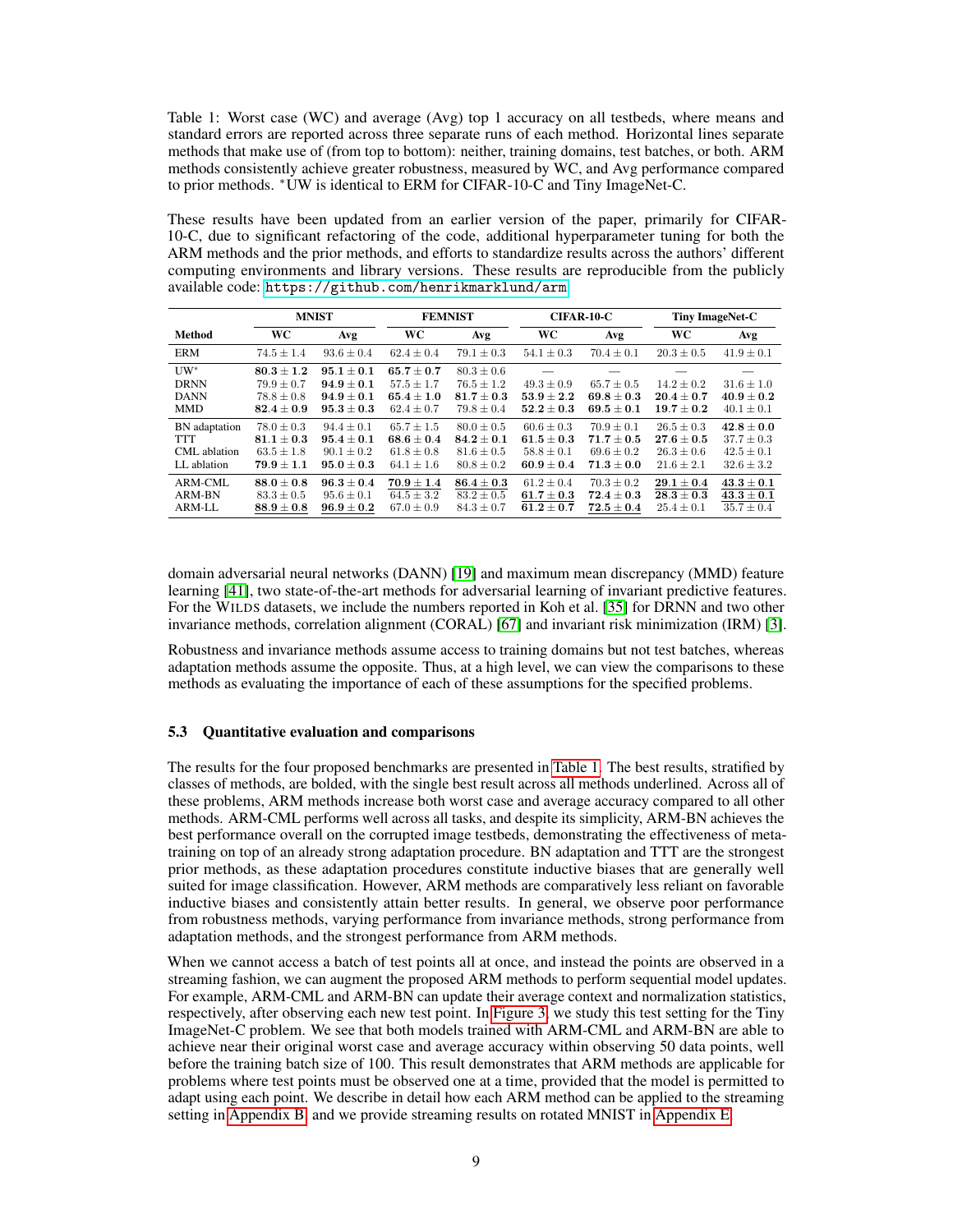

<span id="page-9-1"></span>Figure 3: In the streaming setting, ARM methods reach strong performance on Tiny ImageNet-C after fewer than 50 data points, despite using training batch sizes of 100. This highlights that the trained models are able to adapt successfully in the standard streaming evaluation setting.

<span id="page-9-2"></span>Table 2: Results on the WILDS image testbeds. Different methods are best suited for different problems, motivating the need for a wide range of methods. ARM-BN struggles on FMoW but performs well on the other datasets, in particular RxRx1.

|               | iWildCam       |                | Camelyon17     | RxRx1          | <b>FMoW</b>     |                 | PovertyMap          |                 |
|---------------|----------------|----------------|----------------|----------------|-----------------|-----------------|---------------------|-----------------|
| Method        | Acc            | Macro F1       | Acc            | Acc            | <b>WC Acc</b>   | Avg Acc         | <b>WC Pearson r</b> | Pearson r       |
| <b>ERM</b>    | $71.6 + 2.5$   | $31.0 + 1.3$   | $70.3 \pm 6.4$ | $29.9 + 0.4$   | $32.3 + 1.25$   | $53.0 + 0.55$   | $0.45 \pm 0.06$     | $0.78 \pm 0.04$ |
| <b>DRNN</b>   | $72.7 + 2.0$   | $23.9 + 2.1$   | $68.4 \pm 7.3$ | $23.0 \pm 0.3$ | $30.8 + 0.81$   | $52.1 \pm 0.5$  | $0.39 \pm 0.06$     | $0.75 \pm 0.07$ |
| CORAL         | $73.3 + 4.3$   | $32.8 + 0.1$   | $59.5 + 7.7$   | $28.4 + 0.3$   | $31.7 + 1.24$   | $50.5 + 0.36$   | $0.44 \pm 0.06$     | $0.78 \pm 0.05$ |
| <b>IRM</b>    | $59.8 + 3.7$   | $15.1 + 4.9$   | $64.2 \pm 8.1$ | $8.2 + 1.1$    | $30.0 + 1.37$   | $50.8 \pm 0.13$ | $0.43 \pm 0.07$     | $0.77 + 0.05$   |
| BN adaptation | $46.4 \pm 1.0$ | $13.8 \pm 0.3$ | $88.6 + 1.4$   | $20.0 \pm 0.2$ | $30.2 \pm 0.26$ | $51.6 \pm 0.16$ | $0.39 \pm 0.17$     | $0.82 \pm 0.06$ |
| ARM-BN        | $70.3 + 2.4$   | $23.2 + 2.7$   | $87.2 + 0.9$   | $31.2 + 0.1$   | $24.6 + 0.04$   | $42.0 \pm 0.21$ | $0.49 + 0.21$       | $0.84 \pm 0.05$ |

### <span id="page-9-0"></span>5.4 WILDS results

Finally, we present results on the WILDS benchmark [\[35\]](#page-11-1) in [Table 2.](#page-9-2) We evaluate BN adaptation and ARM-BN on these testbeds. We see that, on these real world distribution shift problems, different methods perform well for different problems. CORAL, a method for invariance [\[67\]](#page-13-4), performs best on the iWildCam animal classification problem [\[5\]](#page-10-12), whereas no methods outperform ERM by a significant margin on the FMoW [\[11\]](#page-10-13) or PovertyMap [\[79\]](#page-14-5) satellite imagery problems. ARM-BN performs particularly poorly on the FMoW problem. However, it performs well on PovertyMap and significantly improves performance on the RxRx1 [\[70\]](#page-13-18) problem of treatment classification from medical images. On the other medical imagery problem of Camelyon17 [\[4\]](#page-10-14) tumor identification, adaptation in general boosts performance dramatically. These results indicate the need to consider a wide range of tools, including meta-learning and adaptation, for combating distribution shift.

# 6 Discussion and Future Work

We presented adaptive risk minimization (ARM), a framework and problem formulation for learning models that can adapt in the face of domain shift at test time using only a batch of unlabeled test examples. We devised an algorithm and instantiated a set of methods for optimizing the ARM objective that meta-learns models that are adaptable to different domains of training data. Empirically, we observed that ARM methods consistently improve performance in terms of both average and worst case metrics, as compared to a number of prior approaches for handling domain shift.

Though we provided contextual meta-learning as a concrete example, a number of other meta-learning paradigms would also be interesting to extend to the ARM setting. For example, few shot generative modeling objectives would be a natural fit for unlabeled adaptation [\[16,](#page-10-15) [26,](#page-11-14) [77\]](#page-14-6). Another exciting direction for future work is to explore the problem setting where domains are not provided at training time. As discussed in [Appendix E,](#page-19-0) in this setting, we can instead construct domains via unsupervised learning techniques. Similar to Hsu et al. [\[28\]](#page-11-15), one promising approach is to generate a diverse set of domains in order to learn generally effective adaptation strategies. Robustness and invariance methods cannot be used easily with multiple different groupings, learned or otherwise, as techniques such as group weighted loss functions [\[60\]](#page-13-0) and domain classifiers [\[19\]](#page-11-5) are not immediately extendable to this setup. Thus, ARM methods may be uniquely suited to be paired with domain learning.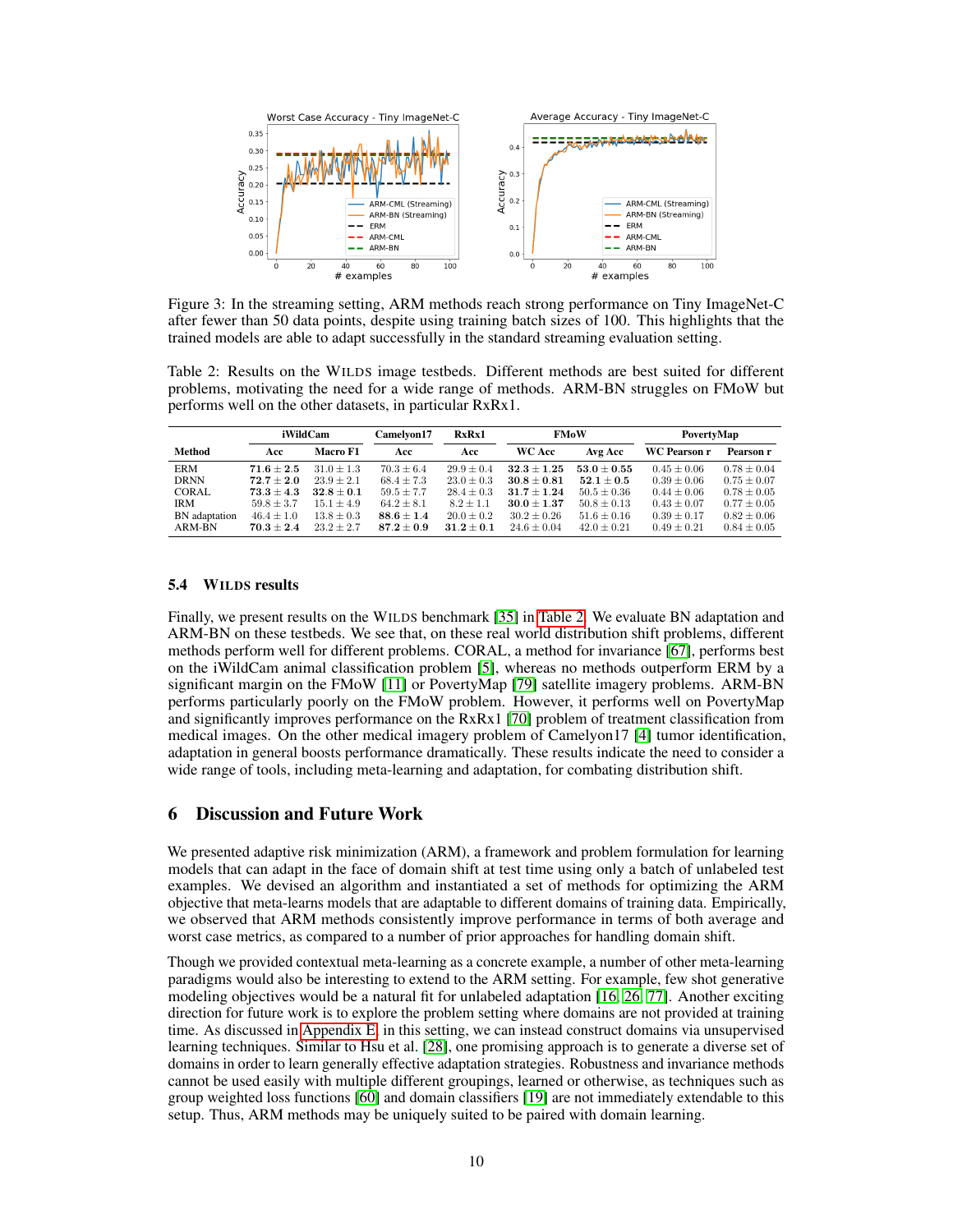### Acknowledgments and Disclosure of Funding

MZ thanks Matt Johnson and Sharad Vikram for helpful discussions and was supported by an NDSEG fellowship. HM is funded by a scholarship from the Dr. Tech. Marcus Wallenberg Foundation for Education in International Industrial Entrepreneurship. AG was supported by an NSF graduate research fellowship. CF is a CIFAR Fellow in the Learning in Machines and Brains program. This research was supported by the DARPA Assured Autonomy and Learning with Less Labels programs.

### References

- <span id="page-10-6"></span>[1] F. Alet, M. Bauza, K. Kawaguchi, N. Kuru, T. Lozano-Pérez, and L. Kaelbling. Tailoring: Encoding inductive biases by optimizing unsupervised objectives at prediction time. In *Advances in Neural Information Processing Systems (NeurIPS)*, 2021.
- <span id="page-10-5"></span>[2] A. Antoniou and A. Storkey. Learning to learn via self-critique. In *Advances in Neural Information Processing Systems (NeurIPS)*, 2019.
- <span id="page-10-1"></span>[3] M. Arjovsky, L. Bottou, I. Gulrajani, and D. Lopez-Paz. Invariant risk minimization. *arXiv preprint arXiv:1907.02893*, 2019.
- <span id="page-10-14"></span>[4] P. Bandi, O. Geessink, Q. Manson, M. Van Dijk, M. Balkenhol, M. Hermsen, B. Bejnordi, B. Lee, K. Paeng, A. Zhong, et al. From detection of individual metastases to classification of lymph node status at the patient level: the CAMELYON17 challenge. *IEEE Transactions on Medical Imaging*, 2018.
- <span id="page-10-12"></span>[5] S. Beery, E. Cole, and A. Gjoka. The iWildCam 2020 competition dataset. *arXiv preprint arXiv:2004.10340*, 2020.
- <span id="page-10-3"></span>[6] S. Bengio, Y. Bengio, J. Cloutier, and J. Gecsei. On the optimization of a synaptic learning rule. In *Optimality in Artificial and Biological Neural Networks*, 1992.
- <span id="page-10-0"></span>[7] G. Blanchard, G. Lee, and C. Scott. Generalizing from several related classification tasks to a new unlabeled sample. In *Advances in Neural Information Processing Systems (NIPS)*, 2011.
- <span id="page-10-10"></span>[8] G. Blanchard, A. Deshmukh, U. Dogan, G. Lee, and C. Scott. Domain generalization by marginal transfer learning. *Journal of Machine Learning Research (JMLR)*, 2021.
- <span id="page-10-2"></span>[9] S. Caldas, S. Duddu, P. Wu, T. Li, J. Konečný, H. McMahan, V. Smith, and A. Talwalkar. LEAF: A benchmark for federated settings. In *Workshop on Federated Learning for Data Privacy and Confidentiality*, 2019.
- <span id="page-10-9"></span>[10] F. Carlucci, L. Porzi, B. Caputo, E. Ricci, and S. Rota Bulò. AutoDIAL: Automatic domaIn alignment layers. In *IEEE International Conference on Computer Vision (ICCV)*, 2017.
- <span id="page-10-13"></span>[11] G. Christie, N. Fendley, J. Wilson, and R. Mukherjee. Functional map of the world. In *Conference on Computer Vision and Pattern Recognition (CVPR)*, 2018.
- <span id="page-10-11"></span>[12] G. Cohen, S. Afshar, J. Tapson, and A. van Schaik. EMNIST: An extension of MNIST to handwritten letters. *arXiv preprint arXiv:1702.05373*, 2017.
- <span id="page-10-7"></span>[13] G. Csurka. Domain adaptation for visual applications: A comprehensive survey. *arXiv preprint arXiv:1702.05374*, 2017.
- <span id="page-10-8"></span>[14] H. Daumé III. Frustratingly easy domain adaptation. In *Conference of the Association for Computational Linguistics (ACL)*, 2007.
- <span id="page-10-4"></span>[15] Q. Dou, D. Castro, K. Kamnitsas, and B. Glocker. Domain generalization via model-agnostic learning of semantic features. In *Advances in Neural Information Processing Systems (NeurIPS)*, 2019.
- <span id="page-10-15"></span>[16] H. Edwards and A. Storkey. Towards a neural statistician. In *International Conference on Learning Representations (ICLR)*, 2017.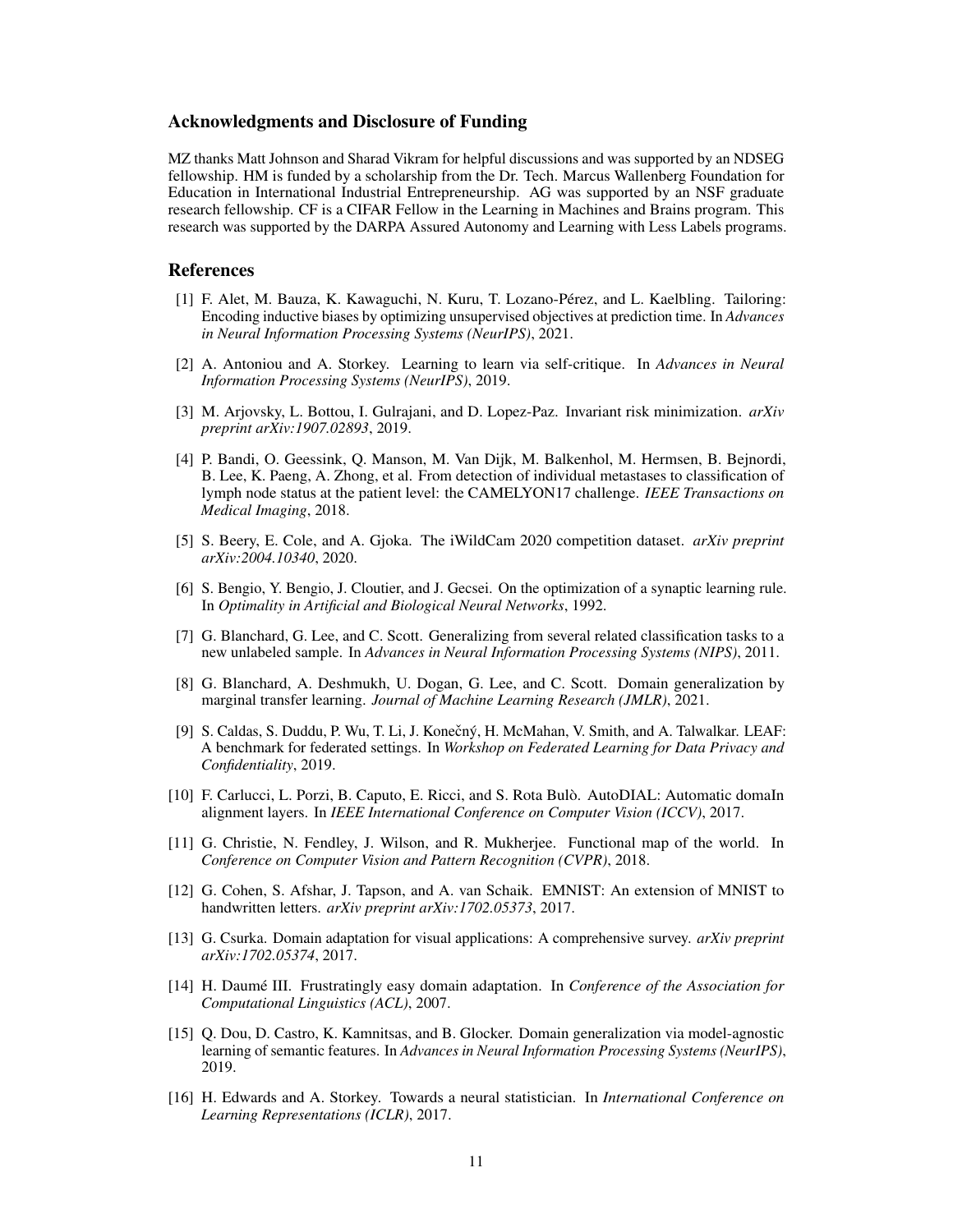- <span id="page-11-3"></span>[17] C. Fang, Y. Xu, and D. Rockmore. Unbiased metric learning: On the utilization of multiple datasets and web images for softening bias. In *IEEE International Conference on Computer Vision (ICCV)*, 2013.
- <span id="page-11-7"></span>[18] C. Finn, P. Abbeel, and S. Levine. Model-agnostic meta-learning for fast adaptation of deep networks. In *International Conference on Machine Learning (ICML)*, 2017.
- <span id="page-11-5"></span>[19] Y. Ganin and V. Lempitsky. Unsupervised domain adaptation by backpropagation. In *International Conference on Machine Learning (ICML)*, 2015.
- <span id="page-11-8"></span>[20] M. Garnelo, D. Rosenbaum, C. Maddison, T. Ramalho, D. Saxton, M. Shanahan, Y. Teh, D. Rezende, and S. Eslami. Conditional neural processes. In *International Conference on Machine Learning (ICML)*, 2018.
- <span id="page-11-13"></span>[21] R. Geirhos, P. Rubisch, C. Michaelis, M. Bethge, F. Wichmann, and W. Brendel. Imagenettrained cnns are biased towards texture; increasing shape bias improves accuracy and robustness. In *International Conference on Learning Representations (ICLR)*, 2019.
- <span id="page-11-10"></span>[22] B. Gong, Y. Shi, F. Sha, and K. Grauman. Geodesic flow kernel for unsupervised domain adaptation. In *Conference on Computer Vision and Pattern Recognition (CVPR)*, 2017.
- <span id="page-11-0"></span>[23] I. Gulrajani and D. Lopez-Paz. In search of lost domain generalization. In *International Conference on Learning Representations (ICLR)*, 2021.
- <span id="page-11-16"></span>[24] K. He, X. Zhang, S. Ren, and J. Sun. Deep residual learning for image recognition. In *Conference on Computer Vision and Pattern Recognition (CVPR)*, 2016.
- <span id="page-11-2"></span>[25] D. Hendrycks and T. Dietterich. Benchmarking neural network robustness to common corruptions and perturbations. In *International Conference on Learning Representations (ICLR)*, 2019.
- <span id="page-11-14"></span>[26] L. Hewitt, M. Nye, A. Gane, T. Jaakkola, and J. Tenenbaum. The variational homoencoder: Learning to learn high capacity generative models from few examples. In *Conference on Uncertainty in Artificial Intelligence (UAI)*, 2018.
- <span id="page-11-6"></span>[27] S. Hochreiter, A. Younger, and P. Conwell. Learning to learn using gradient descent. In *International Conference on Artificial Neural Networks (ICANN)*, 2001.
- <span id="page-11-15"></span>[28] K. Hsu, S. Levine, and C. Finn. Unsupervised learning via meta-learning. In *International Conference on Learning Representations (ICLR)*, 2019.
- <span id="page-11-9"></span>[29] S. Hu, P. Moreno, Y. Xiao, X. Shen, G. Obozinski, N. Lawrence, and A. Damianou. Empirical Bayes transductive meta-learning with synthetic gradients. In *International Conference on Learning Representations (ICLR)*, 2020.
- <span id="page-11-4"></span>[30] W. Hu, G. Niu, I. Sato, and M. Sugiyama. Does distributionally robust supervised learning give robust classifiers? In *International Conference on Machine Learning (ICML)*, 2018.
- <span id="page-11-12"></span>[31] S. Ioffe and C. Szegedy. Batch normalization: Accelerating deep network training by reducing internal covariate shift. In *International Conference on Machine Learning (ICML)*, 2015.
- <span id="page-11-18"></span>[32] E. Jang, S. Gu, and B. Poole. Categorical reparameterization with Gumbel-softmax. In *International Conference on Learning Representations (ICLR)*, 2017.
- <span id="page-11-11"></span>[33] A. Kaku, S. Mohan, A. Parnandi, H. Schambra, and C. Fernandez-Granda. Be like water: Robustness to extraneous variables via adaptive feature normalization. *arXiv preprint arXiv:2002.04019*, 2020.
- <span id="page-11-17"></span>[34] D. Kingma and M. Welling. Auto-encoding variational Bayes. In *International Conference on Learning Representations (ICLR)*, 2014.
- <span id="page-11-1"></span>[35] P. Koh, S. Sagawa, H. Marklund, S. Xie, M. Zhang, A. Balsubramani, W. Hu, M. Yasunaga, R. Phillips, I. Gao, T. Lee, E. David, I. Stavness, W. Guo, B. Earnshaw, I. Haque, S. Beery, J. Leskovec, A. Kundaje, E. Pierson, S. Levine, C. Finn, and P. Liang. WILDS: A benchmark of in-the-wild distribution shifts. In *International Conference on Machine Learning (ICML)*, 2021.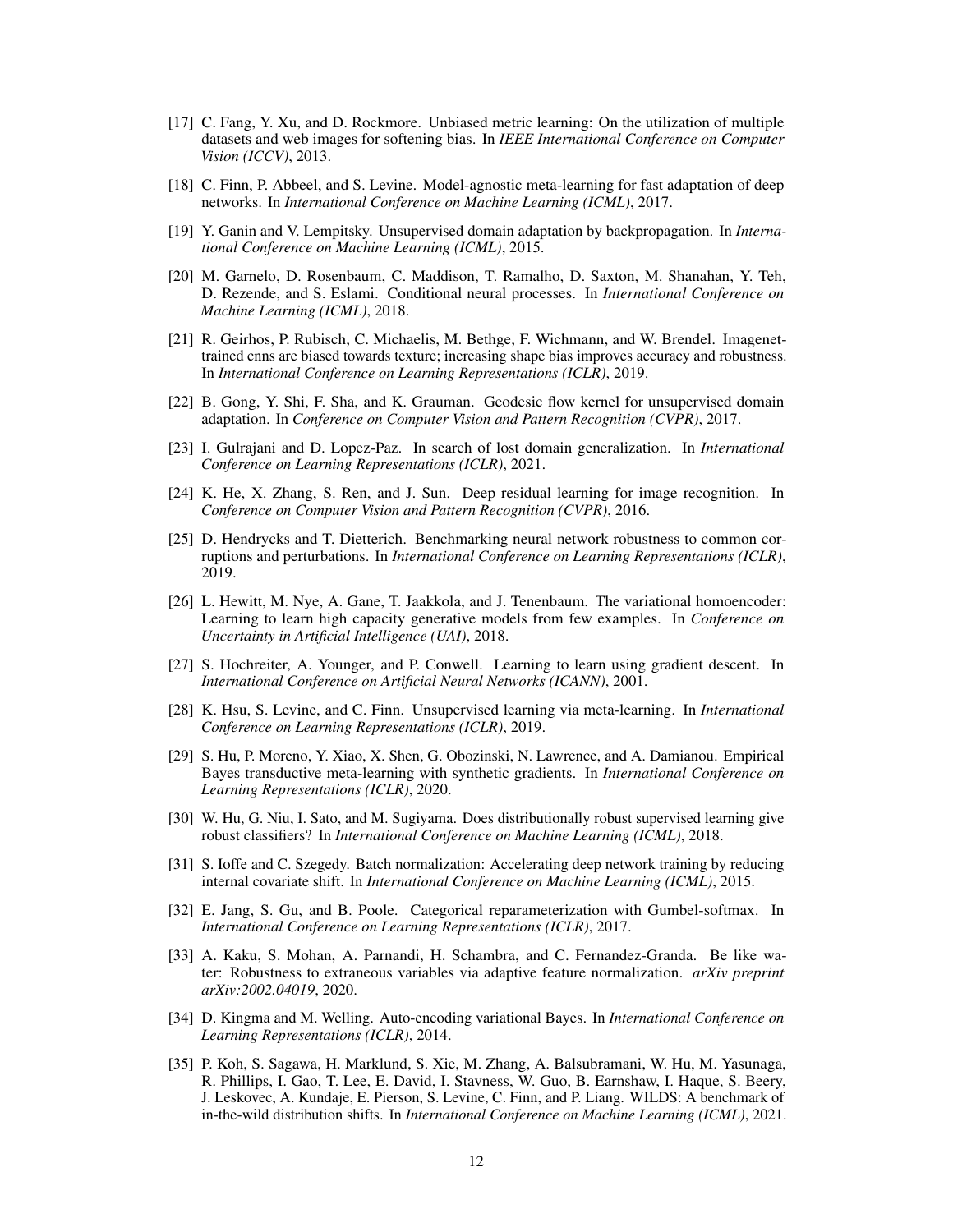- <span id="page-12-17"></span>[36] A. Krizhevsky. Learning multiple layers of features from tiny images. Technical report, University of Toronto, 2009.
- <span id="page-12-13"></span>[37] A. Kumagai and T. Iwata. Zero-shot domain adaptation with domain semantic descriptors. *arXiv preprint arXiv:1807.02927*, 2018.
- <span id="page-12-1"></span>[38] D. Lazer, R. Kennedy, G. King, and A. Vespignani. The parable of Google flu: Traps in big data analysis. *Science*, 2014.
- <span id="page-12-4"></span>[39] D. Li, Y. Yang, Y. Song, and T. Hospedales. Deeper, broader and artier domain generalization. In *IEEE International Conference on Computer Vision (ICCV)*, 2017.
- <span id="page-12-6"></span>[40] D. Li, Y. Yang, Y. Song, and T. Hospedales. Learning to generalize: Meta-learning for domain generalization. In *AAAI Conference on Artificial Intelligence (AAAI)*, 2018.
- <span id="page-12-2"></span>[41] H. Li, S. Pan, S. Wang, and A. Kot. Domain generalization with adversarial feature learning. In *Conference on Computer Vision and Pattern Recognition (CVPR)*, 2018.
- <span id="page-12-7"></span>[42] X. Li, Q. Sun, Y. Liu, Q. Zhou, S. Zheng, T. Chua, and B. Schiele. Learning to self-train for semi-supervised few-shot classification. In *Advances in Neural Information Processing Systems (NeurIPS)*, 2019.
- <span id="page-12-11"></span>[43] Y. Li, N. Wang, J. Shi, J. Liu, and X. Hou. Revisiting batch normalization for practical domain adaptation. In *International Conference on Learning Representations Workshop (ICLRW)*, 2017.
- <span id="page-12-5"></span>[44] Y. Li, X. Tian, M. Gong, Y. Liu, T. Liu, K. Zhang, and D. Tao. Deep domain generalization via conditional invariant adversarial networks. In *European Conference on Computer Vision (ECCV)*, 2018.
- <span id="page-12-14"></span>[45] Z. Lipton, Y. Wang, and A. Smola. Detecting and correcting for label shift with black box predictors. In *International Conference on Machine Learning (ICML)*, 2018.
- <span id="page-12-9"></span>[46] Y. Liu, J. Lee, M. Park, S. Kim, E. Yang, S. Hwang, and Y. Yang. Learning to propagate labels: Transductive propagation network for few-shot learning. In *International Conference on Learning Representations (ICLR)*, 2019.
- <span id="page-12-18"></span>[47] C. Maddison, A. Mnih, and Y. Teh. The Concrete distribution: A continuous relaxation of discrete random variables. In *International Conference on Learning Representations (ICLR)*, 2017.
- <span id="page-12-10"></span>[48] L. Metz, N. Maheswaranathan, B. Cheung, and J. Sohl-Dickstein. Meta-learning update rules for unsupervised representation learning. In *International Conference on Learning Representations (ICLR)*, 2019.
- <span id="page-12-12"></span>[49] K. Muandet, D. Balduzzi, and B. Schölkopf. Domain generalization via invariant feature representation. In *International Conference on Machine Learning (ICML)*, 2013.
- <span id="page-12-15"></span>[50] Z. Nado, S. Padhy, D. Sculley, A. D'Amour, B. Lakshminarayanan, and J. Snoek. Evaluating prediction-time batch normalization for robustness under covariate shift. *arXiv preprint arXiv:2006.10963*, 2020.
- <span id="page-12-8"></span>[51] A. Nichol, J. Achiam, and J. Schulman. On first-order meta-learning algorithms. *arXiv preprint arXiv:1803.02999*, 2018.
- <span id="page-12-16"></span>[52] A. Paszke, S. Gross, F. Massa, A. Lerer, J. Bradbury, G. Chanan, T. Killeen, Z. Lin, N. Gimelshein, L. Antiga, A. Desmaison, A. Kopf, E. Yang, Z. DeVito, M. Raison, A. Tejani, S. Chilamkurthy, B. Steiner, L. Fang, J. Bai, and S. Chintala. PyTorch: An imperative style, high-performance deep learning library. In *Advances in Neural Information Processing Systems (NeurIPS)*, 2019.
- <span id="page-12-3"></span>[53] X. Peng, Q. Bai, X. Xia, Z. Huang, K. Saenko, and B. Wang. Moment matching for multi-source domain adaptation. In *IEEE International Conference on Computer Vision (ICCV)*, 2019.
- <span id="page-12-0"></span>[54] J. Quiñonero Candela, M. Sugiyama, A. Schwaighofer, and N. Lawrence. *Dataset Shift in Machine Learning*. The MIT Press, 2009.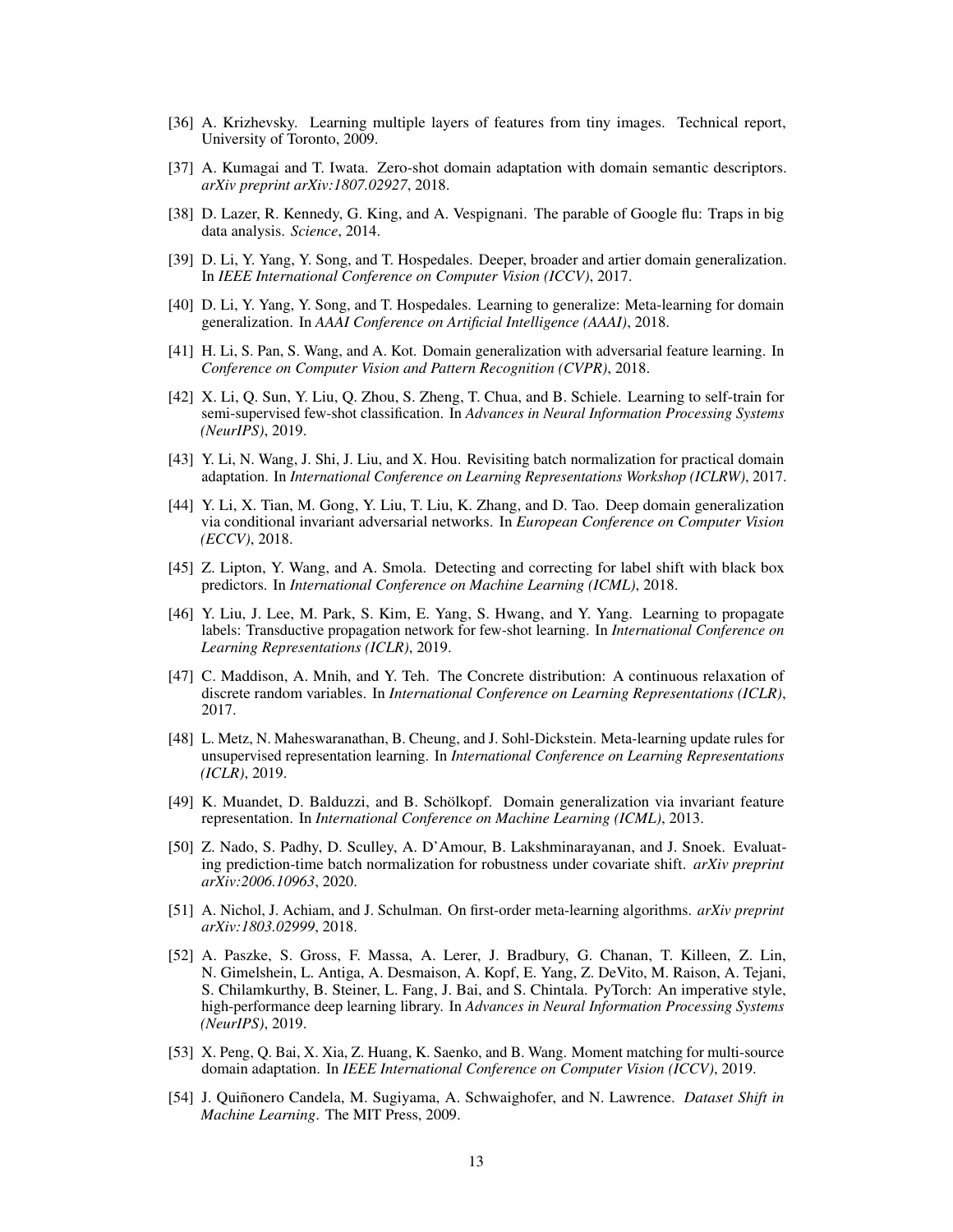- <span id="page-13-9"></span>[55] S. Ravi and H. Larochelle. Optimization as a model for few-shot learning. In *International Conference on Learning Representations (ICLR)*, 2017.
- <span id="page-13-12"></span>[56] M. Ren, E. Triantafillou, S. Ravi, J. Snell, K. Swersky, J. Tenenbaum, H. Larochelle, and R. Zemel. Meta-learning for semi-supervised few-shot classification. In *International Conference on Learning Representations (ICLR)*, 2018.
- <span id="page-13-11"></span>[57] J. Requeima, J. Gordon, J. Bronskill, S. Nowozin, and R. Turner. Fast and flexible multi-task classification using conditional neural adaptive processes. In *Advances in Neural Information Processing Systems (NeurIPS)*, 2019.
- <span id="page-13-19"></span>[58] D. Rezende, S. Mohamed, and D. Wierstra. Stochastic backpropagation and approximate inference in deep generative models. In *International Conference on Machine Learning (ICML)*, 2014.
- <span id="page-13-16"></span>[59] A. Royer and C. Lampert. Classifier adaptation at prediction time. In *Conference on Computer Vision and Pattern Recognition (CVPR)*, 2015.
- <span id="page-13-0"></span>[60] S. Sagawa, P. Koh, T. Hashimoto, and P. Liang. Distributionally robust neural networks for group shifts: On the importance of regularization for worst-case generalization. In *International Conference on Learning Representations (ICLR)*, 2020.
- <span id="page-13-7"></span>[61] A. Santoro, S. Bartunov, M. Botvinick, D. Wierstra, and T. Lillicrap. Meta-learning with memory-augmented neural networks. In *International Conference on Machine Learning (ICML)*, 2016.
- <span id="page-13-5"></span>[62] J. Schmidhuber. Evolutionary principles in self-referential learning. *Diploma thesis, Institut f. Informatik, Tech. Univ. Munich*, 1987.
- <span id="page-13-2"></span>[63] S. Schneider, E. Rusak, L. Eck, O. Bringmann, W. Brendel, and M. Bethge. Improving robustness against common corruptions by covariate shift adaptation. In *Advances in Neural Information Processing Systems (NeurIPS)*, 2020.
- <span id="page-13-14"></span>[64] H. Shimodaira. Improving predictive inference under covariate shift by weighting the loglikelihood function. *Journal of Statistical Planning and Inference (JSPI)*, 2000.
- <span id="page-13-10"></span>[65] J. Snell, K. Swersky, and R. Zemel. Prototypical networks for few-shot learning. In *Advances in Neural Information Processing Systems (NIPS)*, 2017.
- <span id="page-13-17"></span>[66] M. Sulc and J. Matas. Improving CNN classifiers by estimating test-time priors. In *IEEE International Conference on Computer Vision (ICCV)*, 2019.
- <span id="page-13-4"></span>[67] B. Sun, J. Feng, and K. Saenko. Return of frustratingly easy domain adaptation. In *AAAI Conference on Artificial Intelligence (AAAI)*, 2016.
- <span id="page-13-3"></span>[68] S. Sun, H. Shi, and Y. Wu. A survey of multi-source domain adaptation. *Information Fusion*, 2015.
- <span id="page-13-1"></span>[69] Y. Sun, X. Wang, Z. Liu, J. Miller, A. Efros, and M. Hardt. Test-time training with selfsupervision for generalization under distribution shifts. In *International Conference on Machine Learning (ICML)*, 2020.
- <span id="page-13-18"></span>[70] J. Taylor, B. Earnshaw, B. Mabey, M. Victors, and J. Yosinski. RxRx1: An image set for cellular morphological variation across many experimental batches. In *International Conference on Learning Representations (ICLR)*, 2019.
- <span id="page-13-6"></span>[71] S. Thrun and L. Pratt. *Learning to Learn*. Springer Science & Business Media, 1998.
- <span id="page-13-15"></span>[72] E. Tzeng, J. Hoffman, K. Saenko, and T. Darrell. Adversarial discriminative domain adaptation. In *Conference on Computer Vision and Pattern Recognition (CVPR)*, 2017.
- <span id="page-13-13"></span>[73] V. Vapnik. *Statistical Learning Theory*. Wiley New York, 1998.
- <span id="page-13-8"></span>[74] O. Vinyals, C. Blundell, T. Lillicrap, K. Kavukcuoglu, and D. Wierstra. Matching networks for one shot learning. In *Advances in Neural Information Processing Systems (NIPS)*, 2016.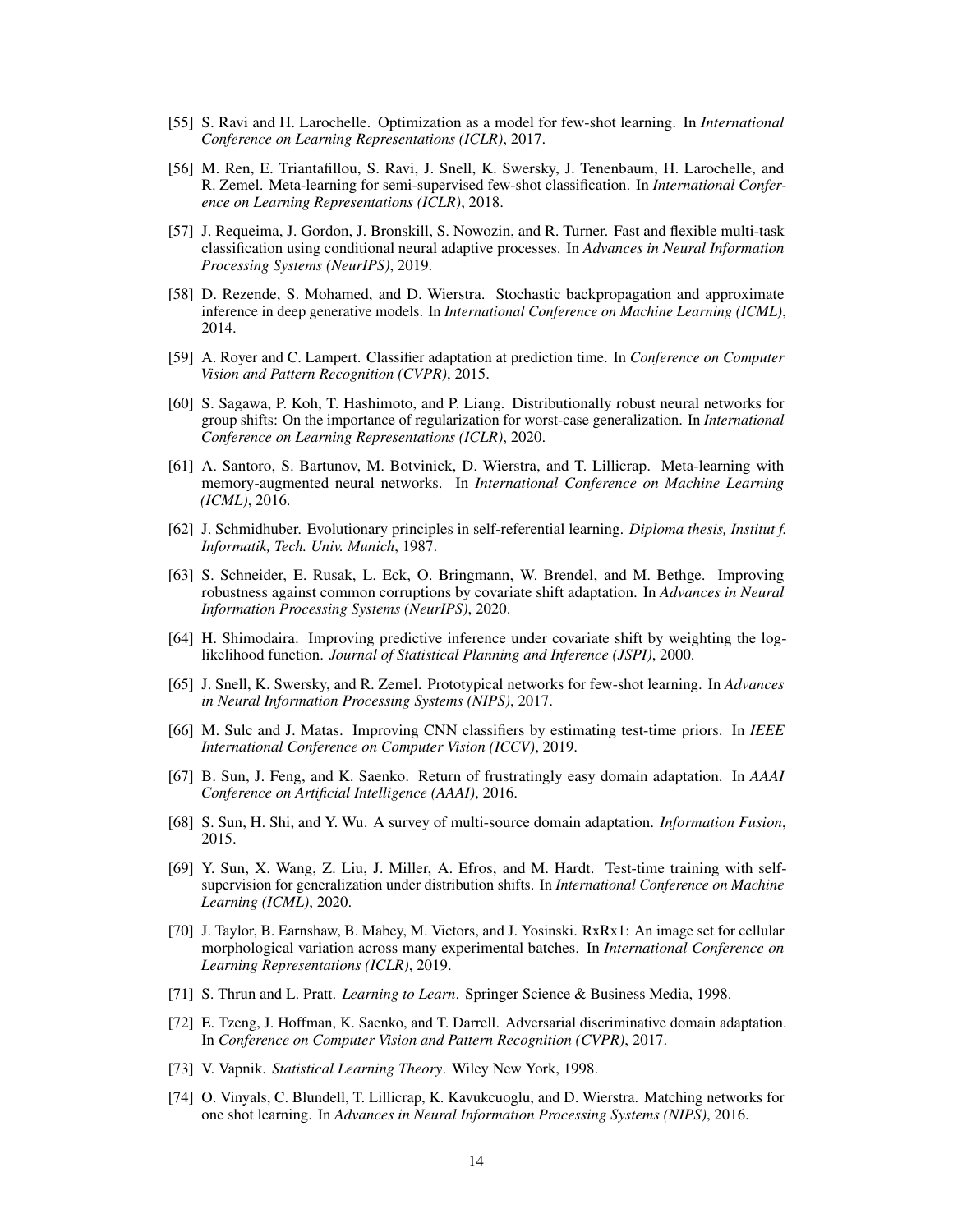- <span id="page-14-0"></span>[75] D. Wang, E. Shelhamer, S. Liu, B. Olshausen, and T. Darrell. Tent: Fully test-time adaptation by entropy minimization. In *International Conference on Learning Representations (ICLR)*, 2021.
- <span id="page-14-4"></span>[76] G. Wilson and D. Cook. A survey of unsupervised deep domain adaptation. *ACM Transactions on Intelligent Systems and Technology (TIST)*, 2020.
- <span id="page-14-6"></span>[77] M. Wu, K. Choi, N. Goodman, and S. Ermon. Meta-amortized variational inference and learning. In *AAAI Conference on Artificial Intelligence (AAAI)*, 2019.
- <span id="page-14-1"></span>[78] Y. Yang and T. Hospedales. A unified perspective on multi-domain and multi-task learning. In *International Conference on Learning Representations (ICLR)*, 2015.
- <span id="page-14-5"></span>[79] C. Yeh, A. Perez, A. Driscoll, G. Azzari, Z. Tang, D. Lobell, S. Ermon, and M. Burke. Using publicly available satellite imagery and deep learning to understand economic well-being in Africa. *Nature Communications*, 2020.
- <span id="page-14-3"></span>[80] T. Yu, C. Finn, A. Xie, S. Dasari, P. Abbeel, and S. Levine. One-shot imitation from observing humans via domain-adaptive meta-learning. In *Robotics: Science and Systems (RSS)*, 2018.
- <span id="page-14-2"></span>[81] R. Zhang, T. Che, Z. Ghahramani, Y. Bengio, and Y. Song. MetaGAN: An adversarial approach to few-shot learning. In *Advances in Neural Information Processing Systems (NeurIPS)*, 2018.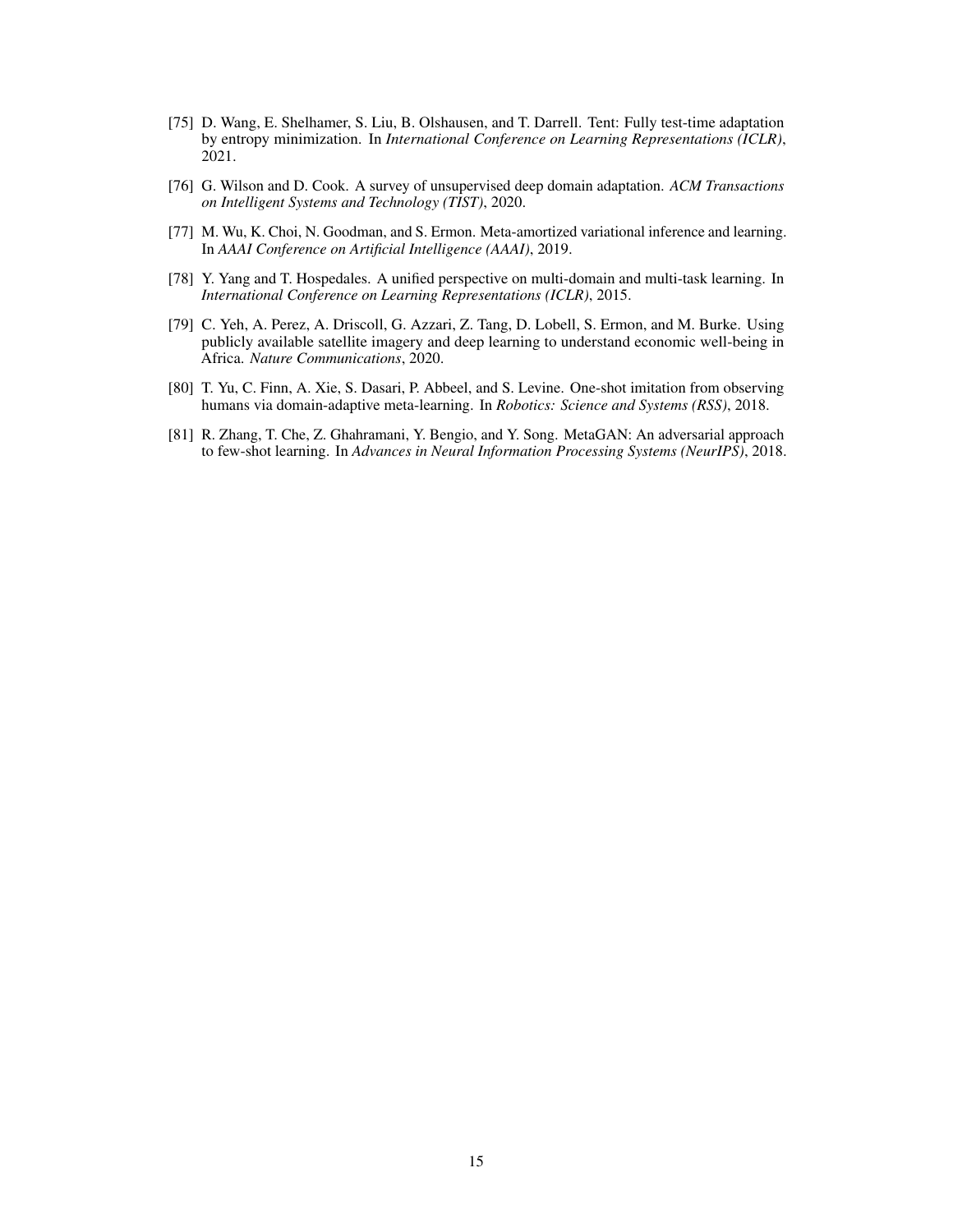# A Broader Impacts

Though machine learning systems have been deployed in many real world domains with great success, data that is anomalous or structurally different from the training data still sometimes renders these systems unreliable, harmful, or even dangerous. It is necessary, in order to realize the full potential of machine learning "in the wild", to have effective methods for detecting, robustifying against, and adapting to distribution shift. The potential upsides of developing such methods are clear. Imagine systems for image classification that fix incorrect or offensive outputs by adapting to each end user, or self driving cars that can smoothly adapt to driving in a new setting. We believe our work is a small step toward the goal of adapting in the face of distribution shift.

However, there are also complications and downsides that must be considered. For example, it is important to understand the failure modes and theoretical limits to handling distribution shift, otherwise we may place "false confidence" in our deployed systems, which may be catastrophic. Our work does not address this aspect of the problem, though this is an important direction for future work. Perhaps more insidiously, this line of research may grant even greater capabilities to parties that are able to collect larger and larger datasets. Deep learning systems are capable of effectively learning from ever growing data, and as the training data grows, the system can be trained to better adapt to a wider range of potential shifts. Thus, it is imperative to continue to push for high quality open source datasets, so that we may democratize the tools of machine learning.

# <span id="page-15-0"></span>B More Details on the ARM Methods

A schematic of the ARM-CML method is presented in [Figure 4.](#page-15-1) The post adaptation model parameters  $\theta'$  are  $[\theta, \mathbf{c}]$ . Since we only ever use the model after adaptation, both during training and at test time, we can simply specify  $g(\mathbf{x}; \theta') = f_{pred}(\mathbf{x}, \mathbf{c}; \theta)$ . Though not strictly necessary, we could define the behavior of  $q$  before adaptation, i.e., with unadapted parameters  $\theta$ , as using a running average of the context computed throughout the course of training, similar to BN. We then also see that  $h$  is a function that takes in  $(\theta, \mathbf{x}_1, \dots, \mathbf{x}_K)$ and produces  $\left[\theta, \frac{1}{K} \sum_{k=1}^{K} \mathbf{f}_{\text{cont}}(\mathbf{x}_k; \phi)\right]$ . In the streaming setting, we keep track of the average context over the previous test points  $c$  and we maintain a counter  $t$ of the number of test points seen so far.[4](#page-15-2) When we observe a new point x, we increment the counter and update the average context as  $\frac{t}{t+1} \mathbf{c} + \frac{1}{t+1} \mathbf{f}_{cont}(\mathbf{x}; \phi)$ , and then we make a prediction on x using this updated context. Notice that,



<span id="page-15-1"></span>Figure 4: During inference for ARM-CML, the context network produces a vector  $c_k$  for each input image  $x_k$  in the batch, and the average of these vectors is used as the context c is input to the prediction network. This context may adapt the model by providing helpful information about the underlying test distribution, and this adaptation can aid prediction for difficult or ambiguous examples. During training, we compute the loss of the post adaptation predictions and backpropagate to update  $\theta$  and  $\phi$ .

with this procedure, we do not need to store any test points after they are observed, and this procedure results in an equivalent context to ARM-CML in the batch test setting after observing  $K$  data points.

In the streaming setting, ARM-BN is similar to ARM-CML, though slightly more complex due to the requirement of computing second moments. Denote the context after seeing  $t$  test points as  $c = [\mu, \sigma^2]$ , the mean and variance of the BN layer activations on the points so far. Upon seeing a new test point, let a denote the BN layer activations computed from this new point, with size h. We

<span id="page-15-2"></span> $4$ An alternative to maintaining a counter t is to use an exponential moving average, though we do not experiment with this.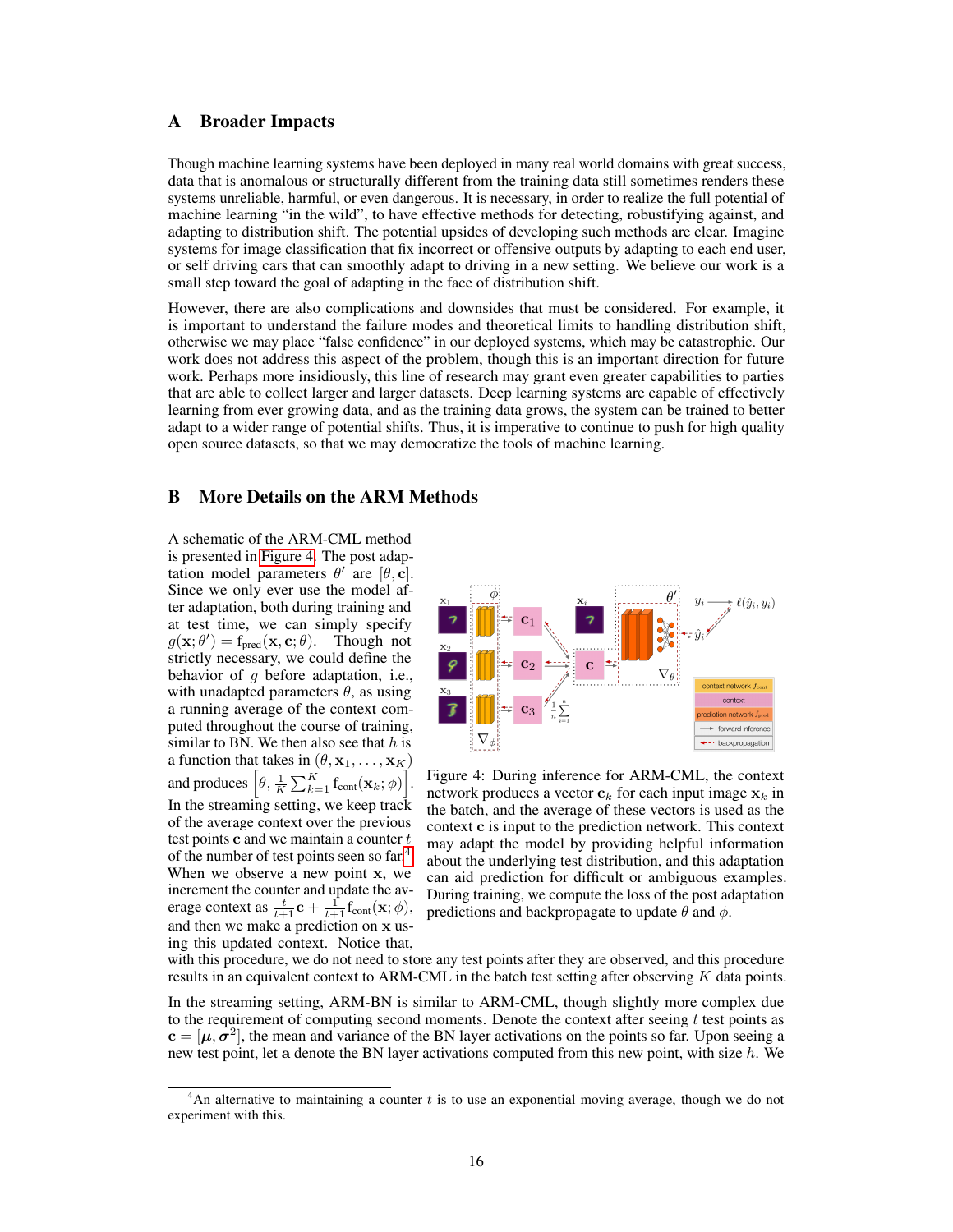then update c to be

$$
\left[\frac{ht}{h(t+1)}\boldsymbol{\mu} + \frac{\sum \mathbf{a}}{h(t+1)}, \frac{ht}{h(t+1)}(\boldsymbol{\sigma}^2 + \boldsymbol{\mu}^2) + \frac{\sum \mathbf{a}^2}{h(t+1)} - \left(\frac{ht}{h(t+1)}\boldsymbol{\mu} + \frac{\sum \mathbf{a}}{h(t+1)}\right)^2\right].
$$

Again note that we do not store any test points and that we arrive at the same context as the batch test setting after observing K data points.

For ARM-LL, in our experiments, we used  $\alpha = 0.1$  and 1 gradient step for both meta-training and meta-testing. Though we did not evaluate ARM-LL in the streaming setting, in principle this method can be extended to this setting by performing a gradient step with a smaller  $\alpha$  after observing each test point. In an online fashion, similar to Sun et al. [\[69\]](#page-13-1), we can continually update the model parameters over the course of testing rather than initializing from the meta-learned parameters for each test point.

# <span id="page-16-0"></span>C Contrasting with Prior Benchmarks

One aim of this work is to identify problems for which unlabeled adaptation is feasible, helpful, and potentially crucial, inspired by important real world problem settings such as federated learning. Thus, the problems we focus on will naturally differ from prior work in domain shift, which have different implicit and explicit goals when designing and choosing benchmarks. In particular, as discussed in [Section 1,](#page-0-1) many prior benchmarks assume the existence of a consistent input-output relationship across domains, for which various methods can be designed to try and better uncover this relationship. Compared to problems where adaptation is important, we can roughly characterize these benchmarks as having a conditional distribution  $p(y|\mathbf{x})$  that is more stable across domains and thus does not depend as much on the marginal  $p(x)$ . As Blanchard et al. [\[8\]](#page-10-10) note informally, and as mentioned in [Section 3,](#page-2-0) the less information the marginal provides about the conditional, the less we expect domain generalization strategies to improve over ERM. Indeed, Gulrajani and Lopez-Paz [\[23\]](#page-11-0) provide a comprehensive survey of domain generalization benchmarks and find that, though ERM is sometimes outperformed by certain methods on certain benchmarks, ERM is competitive with the state of the art on average across the benchmarks.

Gulrajani and Lopez-Paz [\[23\]](#page-11-0) also evaluated ARM-CML across the whole suite and found middling performance across most of the testbeds in the benchmark. This negative result provides further evidence that adaptation may not be well suited to these problems, at least in their standard formulations. Similarly, adaptation and ARM methods also do not improve performance on some of the WILDS domain generalization problems [\[35\]](#page-11-1), potentially due to the marginal  $p(x)$  not providing much information about  $p(y|x)$ , or other factors such as the lack of training domains or shared structure between domains. One potentially interesting result that Gulrajani and Lopez-Paz [\[23\]](#page-11-0) found was that ARM-CML did outperform ERM and all prior methods on one toy problem: the colored MNIST benchmark [\[3\]](#page-10-1). For a non adaptive model, the goal as originally proposed in Arjovsky et al. [\[3\]](#page-10-1) is to disregard color and learn the invariant relationship between digits and labels. Irrespective of the original motivations, though, an adaptive model is in theory capable of learning a more flexible classification strategy for this problem, in that it may leverage information about the current domain in order to produce better predictions. Viewed this way, it becomes clear why ARM-CML can learn a more performant solution for the colored MNIST problem. This result on a toy problem provides further motivation for identifying and studying real world problems for which adaptation can be beneficial, alongside other benchmarks geared toward discovering invariances.

Specifically when viewing learning adaptation as a meta-learning problem, as in this work, we may pose additional hypotheses about a problem's desired properties. For example, in meta-learning, each task is viewed as a "higher level" data point, and this generally motivates constructing many different tasks so as to prevent the learner from overfitting to the tasks. We extend this intuition to our work in that our problems have tens to hundreds of domains, whereas the benchmarks in DomainBed have between 3 to 6 domains. Note that the overall dataset sizes are still comparable, so previous benchmarks typically also have orders of magnitude more data per domain. Depending on the scenario, it may be difficult to either collect data from many domains, or conversely it may be difficult to collect many data points from any single domain. For example, the FEMNIST dataset naturally contains hundreds of users each contributing at most hundreds of examples, but it would be difficult to collect orders of magnitude more data from any given user. These practical considerations should also factor into the choice of algorithm for solving any particular problem.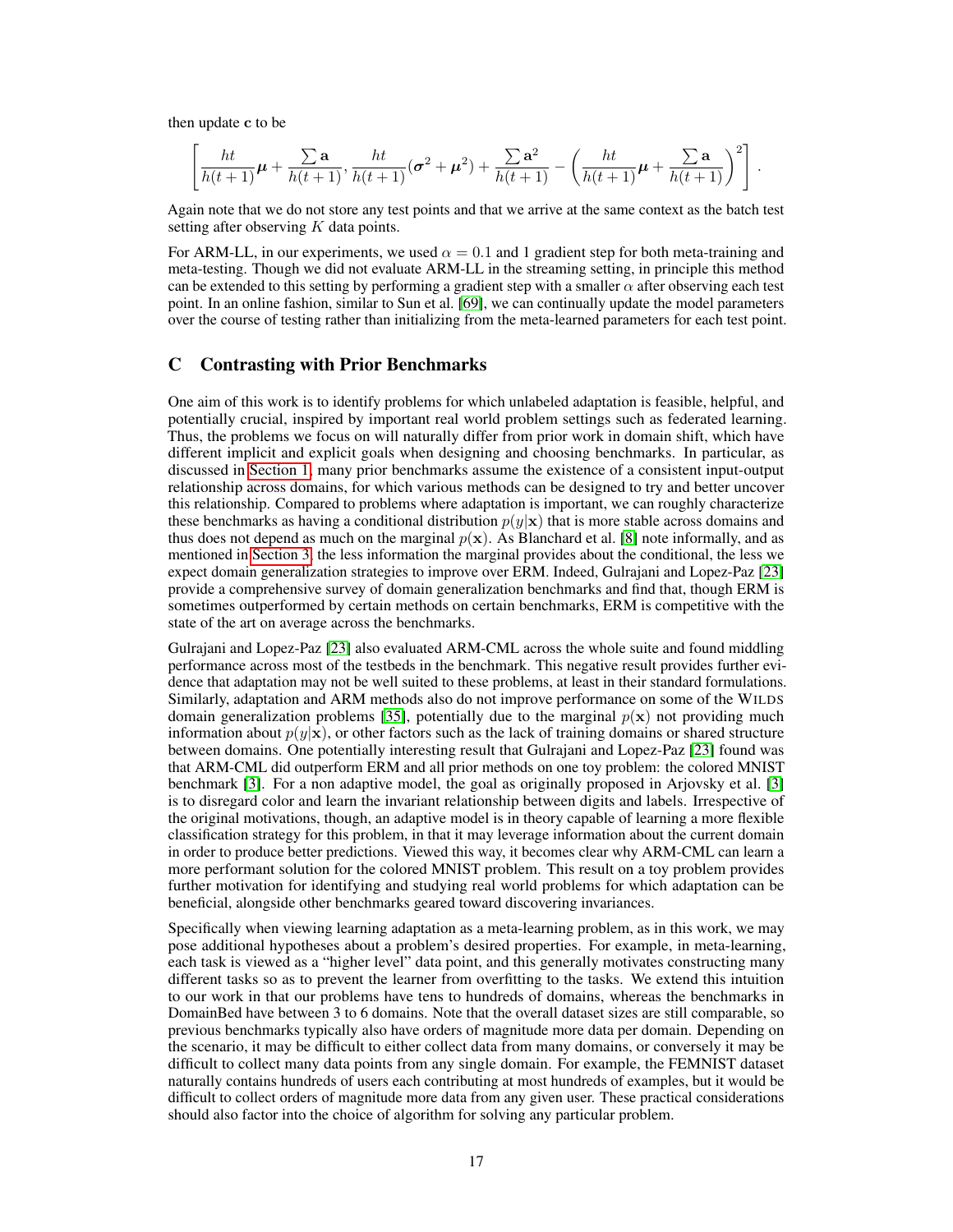Prior testbeds used in group distributionally robust optimization (DRO) typically also contain a small number of groups [\[60\]](#page-13-0), and these testbeds also have a couple of other important differences. First, as discussed in [Section 5,](#page-6-0) group DRO testbeds typically use the same training and test groups and measure worst case performance, which differs from domain generalization, meta-learning, and most problems considered in this work, which construct or hold out disjoint sets of domains for testing. Second, prior group DRO testbeds use label information to construct groups, in that data within each group will all have the same label. This is not an issue for non adaptive models, however, classification in this setup becomes much easier for adaptive models and particularly if training with an ARM method, as the model simply needs to learn to adapt to output a constant label. Thus, in this work, we identify and set up problems which are distinct from both prior work in domain generalization and group DRO, in order to properly evaluate ARM and prior methods in settings for which adaptation is beneficial.

# <span id="page-17-0"></span>D Additional Experimental Details

Code for [Table 1](#page-8-0) results is available from <https://github.com/henrikmarklund/arm>.

In our experiments, we use several different computing clusters with either NVIDIA Titan X Pascal, RTX 2080 Ti, or V100 GPUs, and all experiments use 1 GPU. When reporting our results, we run each method across three seeds and reported the mean and standard error across seeds. Standard each method across three seeds and reported the mean and standard error across seeds. Standard deviation divided by  $\sqrt{3}$ . We checkpoint models after every epoch of training, and at test time, we evaluate the checkpoint with the best worst case validation accuracy. Training hyperparameters and details for how we evaluate validation and test accuracy are provided for each experimental domain below. All hyperparameter settings were selected in preliminary experiments using validation accuracy only.

We also provide details for how we constructed the splits for each dataset. These splits were designed without any consideration for the train, validation, and test accuracies of any method. All of these design choices were made either intuitively – such as maintaining the original data splits for MNIST – or randomly – such as which users were selected for which splits in FEMNIST – or with a benign alternate purpose – such as choosing disjoint sets of corruptions with mostly different types.

### D.1 Rotated MNIST details

We construct a training set of 32292 data points using 90% of the original training set – separating out a validation set – by sampling and applying random rotations to each image. The rotations are not dependent on the image or label, but certain rotations are sampled much less frequently. Rotations of 0 through 20 degrees, inclusive, have 7560 data points each, 30 through 50 degrees have 2160 points each, 60 through 80 have 648, 90 through 110 have 324 each, and 120 to 130 have 108 points each.

We train all models for 200 epochs with mini batch sizes of 300. We use Adam updates with learning rate 0.0001. We construct an additional level of mini batching for our method as described in [Section 4,](#page-4-0) such that the batch dimensions of the data mini batches are  $6 \times 50$  rather than just 300, and each of the inner mini batches contain examples from the same rotation. We refer to the outer batch dimension as the *meta batch size* and the inner dimension as the batch size. All methods are still trained for the same number of epochs and see the same amount of data. DRNN uses an additional learning rate hyperparameter for their robust loss, which we set to 0.01 across all experiments [\[60\]](#page-13-0).

We compute validation accuracy every 10 epochs. We estimate validation accuracy on each rotation by randomly sampling 300 of the held out 6000 original training points and applying the specific rotation, resampling for each validation evaluation. This is effectively the same procedure as the test evaluation, which randomly samples 3000 of the 10000 test points and applies a specific rotation.

We retain the original  $28 \times 28 \times 1$  image dimensionality, and we divide inputs by 256. We use convolutional neural networks for all methods with varying depths to account for parameter fairness. For all methods that do not use a context network, the network has four convolution layers with 128  $5 \times 5$  filters, followed by  $4 \times 4$  average pooling, one fully connected layer of size 200, and a linear output layer. Rectified linear unit (ReLU) nonlinearities are used throughout, and BN [\[31\]](#page-11-12) is used for the convolution layers. The first two convolution layers use padding, and the last two convolution layers use  $2 \times 2$  max pooling. For ARM-CML and the context ablation, we remove the first two convolution layers for the prediction network, but we incorporate a context network. The context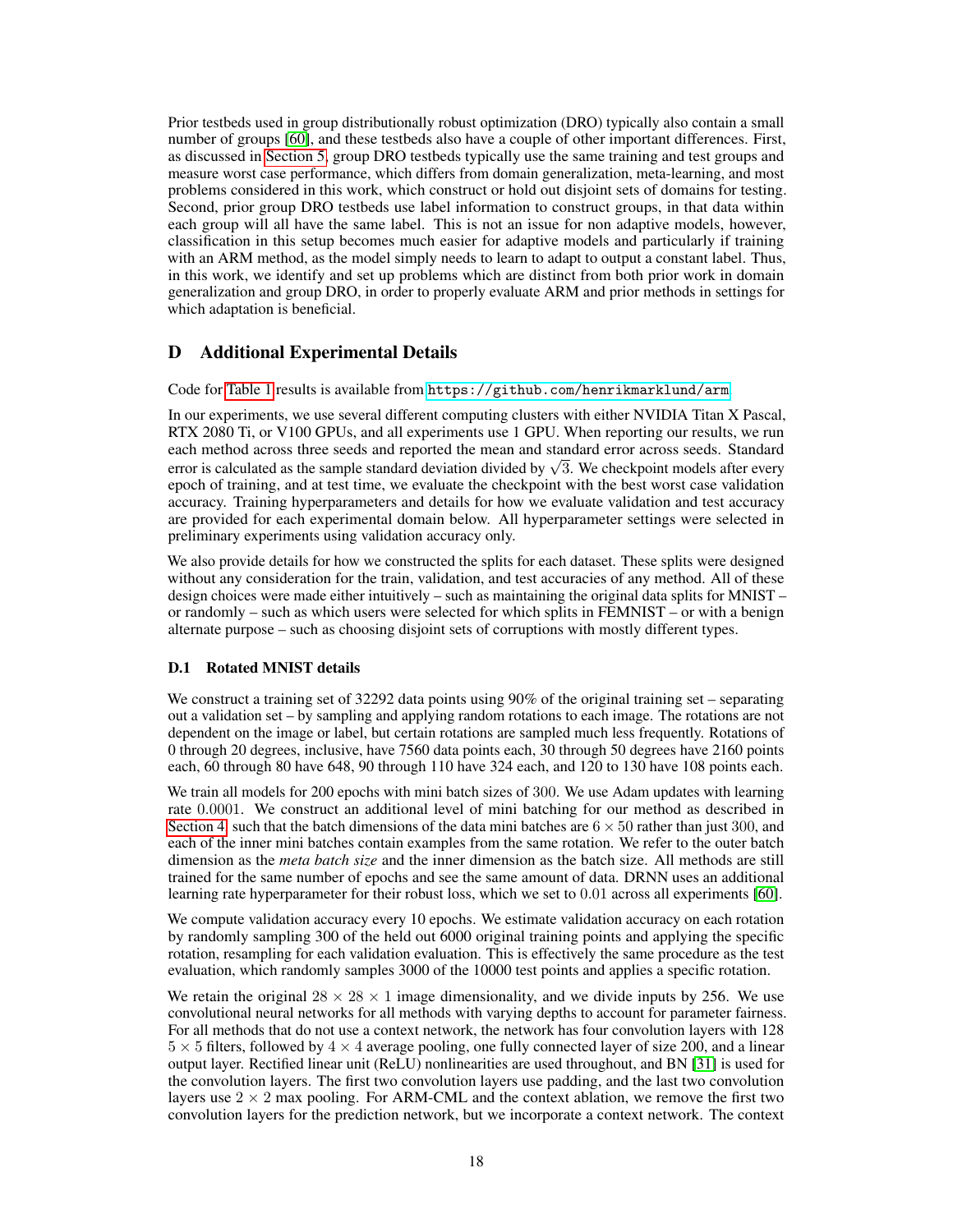network uses two convolution layers with 64 filters of size  $5 \times 5$ , with ReLU nonlinearities, BN, and padding, followed by a final convolution layer with  $12.5 \times 5$  filters with padding.

### D.2 FEMNIST details

FEMNIST, and EMNIST in general, is a significantly more challenging dataset compared to MNIST due to its larger label space (62 compared to 10 classes), label imbalance (almost half of the data points are digits), and inherent ambiguities (e.g., lowercase versus uppercase "o") [\[12\]](#page-10-11). In processing the dataset,<sup>[5](#page-18-0)</sup> we filter out users with fewer than 100 examples, leaving 262, 50, and 35 unique users and a total of 62732, 8484, and 8439 data points in the training, validation, and test splits, respectively. The smallest users contain 104, 119, and 140 data points, respectively. We keep all hyperparameters the same as for rotated MNIST, except we set the meta batch size for ARM methods to be 2, and we use stochastic gradient updates with learning rate 0.0001, momentum 0.9, and weight decay 0.0001. For DANN, we use Adam updates with learning rate 0.0001 as stochastic gradient updates were unsuccessful for this method.

We compute validation accuracy every epoch by iterating through the data of each validation user once, and this procedure is the same as test evaluation. Note that all methods will sometimes receive small batch sizes as each user's data size may not be a multiple of 50. Though this may affect ARM methods, we demonstrate in [Section 5](#page-6-0) that ARM-CML and ARM-BN can adapt using small batch sizes, such as in the streaming test setting. The network architectures are the same as the architectures used for rotated MNIST, except that, when applicable, the last layer of the context network has only 1 filter of size  $5 \times 5$ .

#### D.3 CIFAR-10-C and Tiny ImageNet-C details

For both CIFAR-10-C and Tiny ImageNet-C, we construct training, validation, and test sets with 56, 17, and 22 domains, respectively. Each domain is based on type and severity of corruption. We split domains such that corruptions in the training, validation, and test sets are disjoint. Specifically, the training set consists of Gaussian noise, shot noise, defocus blur, glass blur, zoom blur, snow, frost, brightness, contrast, and pixelate corruptions of all severity levels. Similarly, the validation set consists of speckle noise, Gaussian blur, and saturate corruptions, and the test set consists of impulse noise, motion blur, fog, and elastic transform corruptions of all severity levels. For two corruptions, spatter and JPEG compression, we include lower severities (1-3) in the training set and higher severities (4-5) in the validation and test sets. In this way, we are constructing a more challenging test setting, in which the test domains are not sampled identically as the training domains, since the corruption types are largely different between the two sets. For the training and validation sets, each domain consists of 1000 images for CIFAR-10-C and 2000 images for Tiny ImageNet-C, giving training sets of size 56000 and 112000, respectively. We use the full test set of 10000 images for each domain, giving a total of 220000 test images for both datasets.

In these experiments, we use a support size of 100 and meta batch size of 3. For CIFAR-10-C, we use the same convolutional network architecture as for rotated MNIST and FEMNIST, except for the first layer which needs to be modified to handle RGB images. For Tiny ImageNet-C, we fine tune ResNet-50 [\[24\]](#page-11-16) models pretrained on ImageNet. The context ablation and ARM-CML additionally use small convolutional context networks, and the learned loss ablation and ARM-LL use small fully connected loss networks. For this domain, we further incorporate BN adaptation into the context ablation and ARM-CML, as we found this technique to generally be very helpful when dealing with image corruptions. The images are first normalized by the ImageNet mean and standard deviation. For CIFAR-10-C, we train models from scratch for 100 epochs, and for Tiny ImageNet-C we fine tune for 50 epochs. We use stochastic gradient updates with learning rate 0.01, momentum 0.9, and weight decay 0.0001. We evaluate validation accuracy after every epoch and perform model selection based on the worst case accuracy over domains. We perform test evaluation by randomly sampling 3000 images from each domain and computing worst case and average accuracy across domains.

<span id="page-18-0"></span> $^5$ <https://github.com/TalwalkarLab/leaf/tree/master/data/femnist>.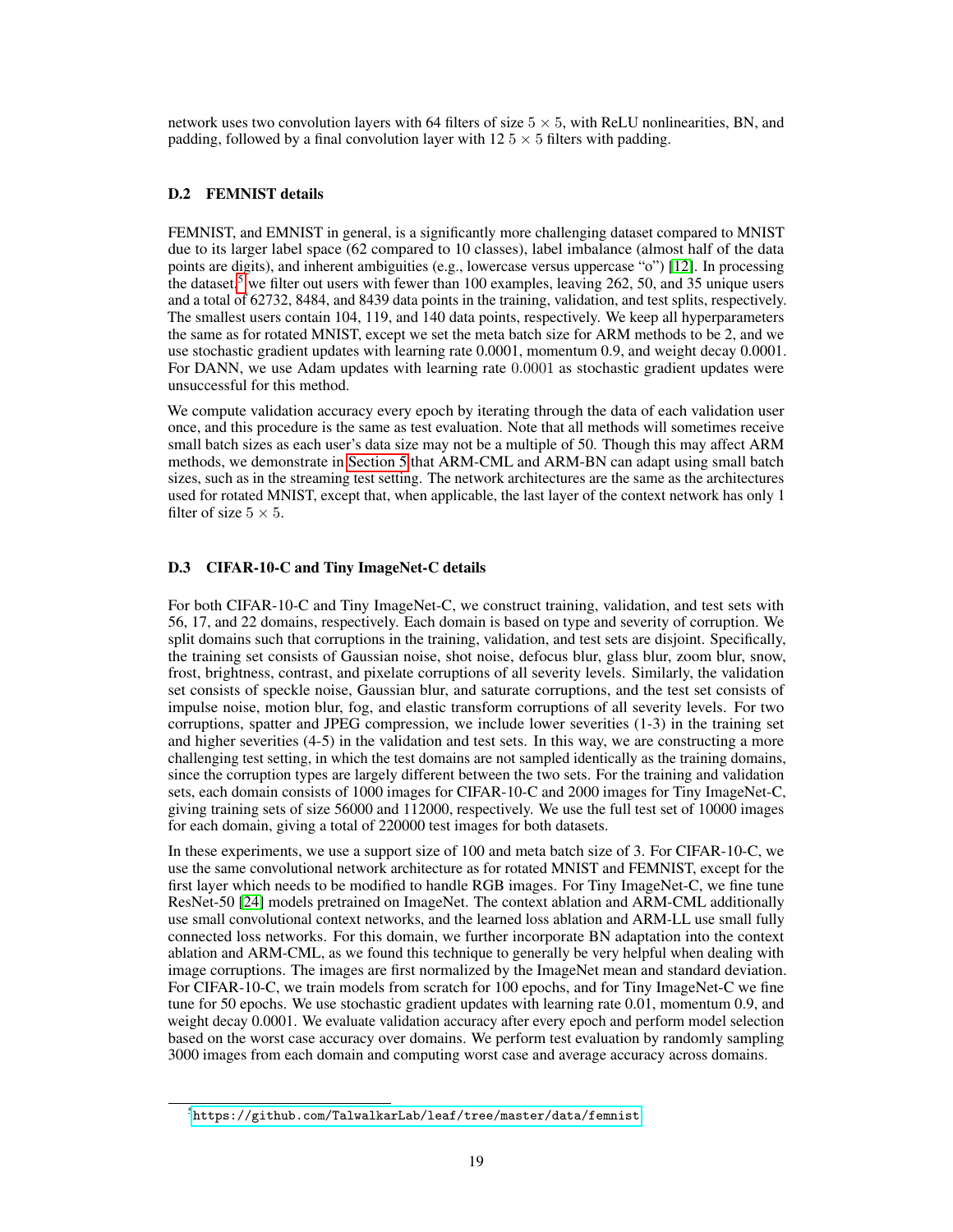<span id="page-19-1"></span>Table 3: Comparing to DANN [\[19\]](#page-11-5) as an unsupervised domain adaptation (UDA) method, in which the particular test domain is known at training time. Note that this involves retraining models for each test evaluation, and ARM-CML is still more performant by leveraging meta-training and adaptation.

|               | <b>Rotated MNIST</b> |                |  |
|---------------|----------------------|----------------|--|
| <b>Method</b> | WC.                  | Avg            |  |
| DANN (DG)     | $78.8 \pm 0.8$       | $94.9 \pm 0.1$ |  |
| DANN (UDA)    | $82.4 \pm 1.6$       | $94.9 \pm 0.2$ |  |
| ARM-CML       | $88.0 \pm 0.8$       | $96.3 \pm 0.4$ |  |

<span id="page-19-2"></span>Table 4: Comparing to a modified version of ARM-CML with probabilistic contexts, similar to Kumagai and Iwata [\[37\]](#page-12-13). The standard formulation of ARM-CML performs better on rotated MNIST and FEMNIST, possibly due to the objective purely encouraging predictive accuracy.

|                                 | <b>Rotated MNIST</b>           |                               | <b>FEMNIST</b>                               |                    |  |
|---------------------------------|--------------------------------|-------------------------------|----------------------------------------------|--------------------|--|
| <b>Method</b>                   | WC.                            | Avg                           | WC.                                          | $A$ v $\mathbf{v}$ |  |
| ARM-CML<br>$ARM-CML$ w/ prob. c | $88.0 \pm 0.8$<br>$82.6\pm0.6$ | $93.8 \pm 0.5$ $65.1 \pm 2.5$ | $96.3 \pm 0.4$ $70.9 \pm 1.4$ $86.4 \pm 0.3$ | $84.7 \pm 0.7$     |  |

# <span id="page-19-0"></span>E Additional Experiments

# E.1 Additional comparisons

In [Table 3](#page-19-1) and [Table 4,](#page-19-2) we provide additional comparisons to unsupervised domain adaptation (UDA) methods and zero shot domain adaptation methods, respectively. A number of methods have been proposed for UDA, and for simplicity, we compare to DANN [\[19\]](#page-11-5), which we evaluated in [Section 5](#page-6-0) as a domain generalization algorithm but was originally proposed for UDA. When faced with multiple test shifts, UDA methods run training separately for each shift, as they assume access to unlabeled samples from the test distribution at training time. For rotated MNIST, where there are 14 test groups, evaluating DANN as a UDA method involved 42 separate training runs, as we still used 3 training seeds per test evaluation. We see [Table 3](#page-19-1) that DANN in this setting performs better in terms of worst case accuracy, which is not surprising given each model's ability to specialize to a particular test domain. However, by leveraging meta-training and adaptation, ARM-CML still performs the best on this problem.

As noted in [Section 2,](#page-1-0) Kumagai and Iwata [\[37\]](#page-12-13) propose a method for zero shot domain adaptation that is quite similar to ARM-CML, with the primary high level difference being that, in their method, the contexts are treated as probabilistic latent variables. We thus evaluate a variant of ARM-CML in which we placed a unit Gaussian prior independently on each dimension of the context c and optimized an evidence lower bound. In [Table 4,](#page-19-2) we see that this variant generally performed worse than the original formulation of ARM-CML, possibly due to the objective balancing between satisfying a restrictive prior and optimizing for predictive accuracy.

### E.2 Additional results with loosened assumptions

In [Figure 5,](#page-20-0) we include results for the rotated MNIST problem in the test streaming setting. We can see the same general trend as for Tiny ImageNet-C, where the models trained via ARM methods are able to adapt successfully, and in this easier domain these models require fewer than 10 test inputs to reach their performances reported in [Table 1,](#page-8-0) where adaptation is performed with batches of 50 points.

In the case of unknown domains, one option is to use unsupervised learning techniques to discover domain structure in the training data. To test this option, we focus on rotated MNIST and ARM-CML, which performs the best on this dataset, and train a variational autoencoder (VAE) [\[34,](#page-11-17) [58\]](#page-13-19) with discrete latent variables [\[32,](#page-11-18) [47\]](#page-12-18) using the training images and labels.